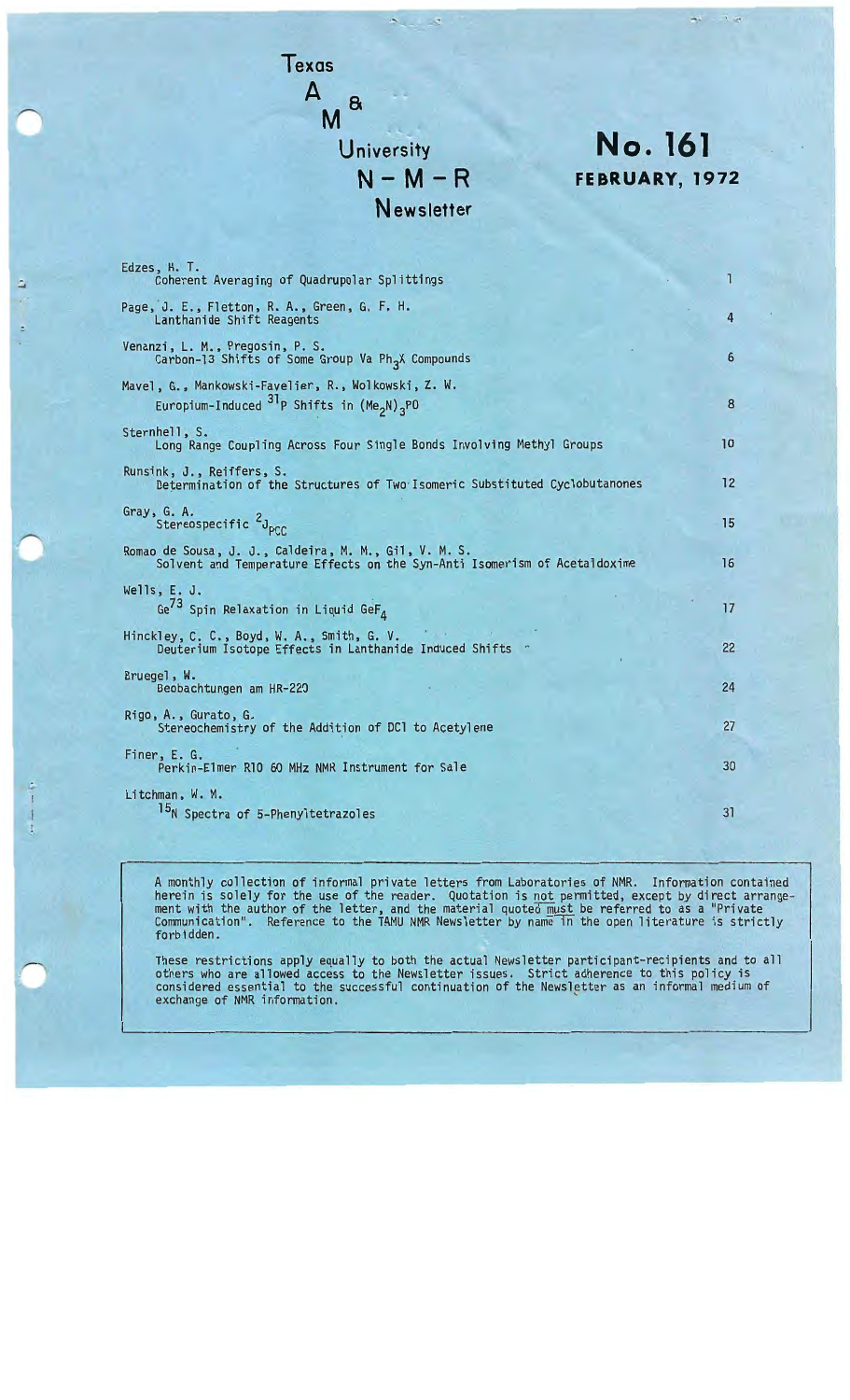Randa 11, E. W.<br>One Year's Fourier on  $^{13}$ C and  $^{15}$ N

Deadline dates: No. 162: 6 March 1972 No. 163: 3 April 1972

All Newsletter correspondence, etc. should be addressed to:

Bernard L. Shapiro Department of Chemistry Texas A&M University College Station, Texas 77843 0

C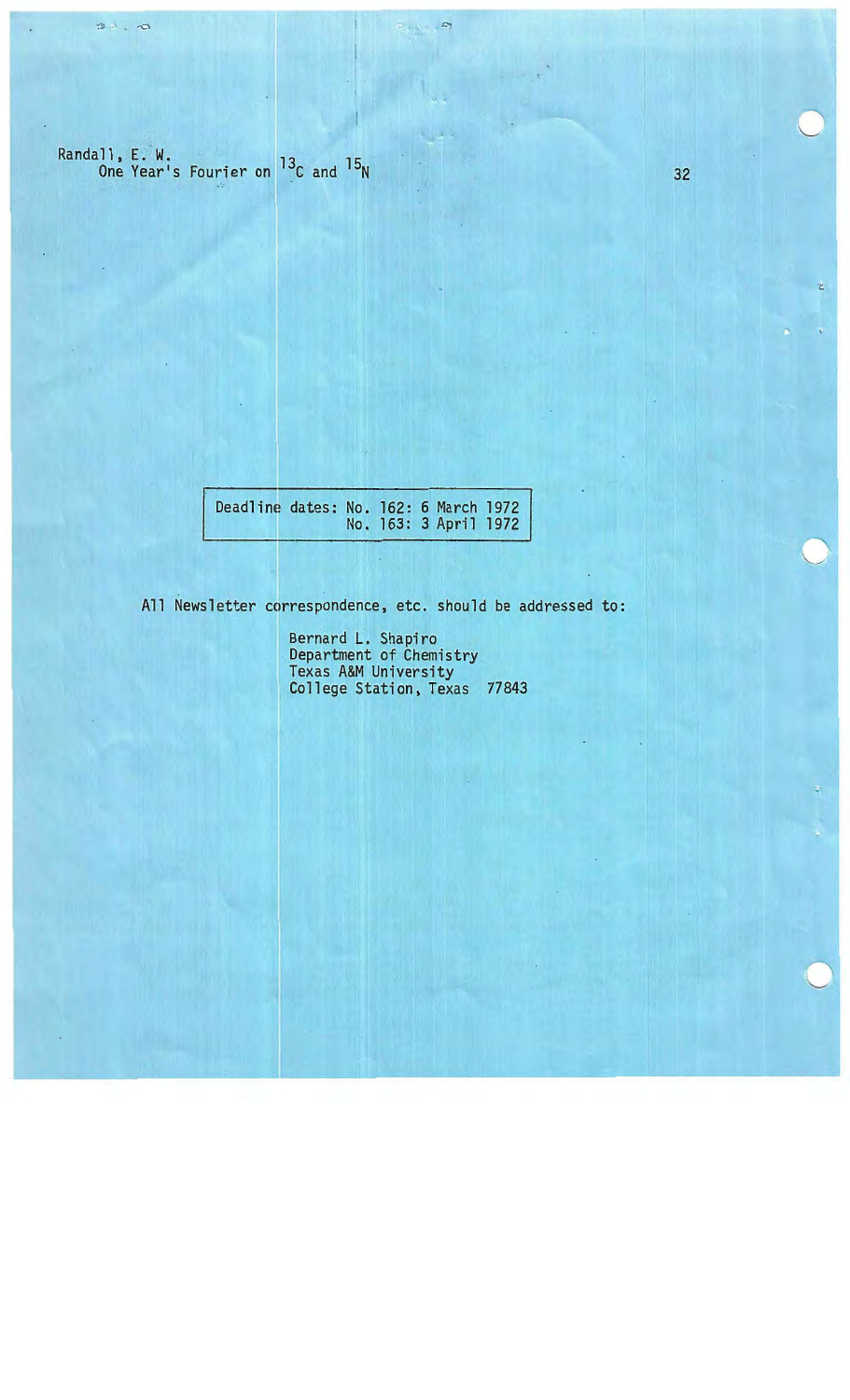#### **FYSISCH CHEMISCH LABORATORIUM**

RIJKSUNIVERSITEIT GRONINGEN

#### BLOEMSINGEL 10 Telefoon (05900) 3 48 41 • **GRONINGEN,** 7 January 1972

Groningen. The Netherlands.

Onze ref.: Drs. H.T.Edzes

**Uw ref,:** 

|                                         | the company of the company of the control of the |
|-----------------------------------------|--------------------------------------------------|
| Professor B.L. Shapiro                  | コールサイチン いっちょく                                    |
| Department of Chemistry                 |                                                  |
| Texas A & M University                  | しょうし しょうかいかんしゃ                                   |
| College Station and the College Station |                                                  |
| Texas 77843                             |                                                  |

**L** \_J

#### **Betreft:** . COHERENT AVERAGING OF QUADRUPOLAR SPLITTINGS.

Dear Dr. Shapiro,

During the last few years pulsed NMR techniques have been developed to diminish the effect of dipolar interactions on the NMR signals of solids  $(1,2,3)$ . The same theory also applies to quadrupolar interactions, but I am not aware of any published experiment to demonstrate the effect of pulse trains on quadrupolar interactions.

In cooporation with Dr. A.Rupprecht (Institute of Inorganic and Physical Chemistry, University of Stockholm, Sweden), I am studying the interaction of alkalimetal ions with hydrated fibers of DNA. The fibers are very well oriented, as they are prepared by a wet spinning method  $(4)$ . The NMR spectra of the counterions Na and Li show a quadrupolar splitting. This splitting is much smaller than in solids, due to a rapid exchange of the quadrupolar nuclei between different surroundings.  $(6)$ .

I want to show the effect of some pulse sequences on the decay signals of <sup>7</sup>Li in a sample of LiDNA. The sample used has a maximum quadrupolar splitting of about  $300 \text{ mG.}$ , when the fiber is oriented parallel to the magnetic field. The pulse experiments were performed on a home-built pulse NMR system. The signals were accumulated on a signal averager (Datalab 101S) with a special integrater input to increase the signal-to-noise ratio to its optimum. A special pulse programmer (5) makes the pulse sequence wished, and drives the averager. The operating RF frequency is  $14$  MHz., the  $90^\circ$  pulse length is 9 usec., and the results are an average of 128 or 256 measurements.

The <sup>'</sup>Li wide line NMR spectrum of the sample studied is shown in the insert of the figure. The curves show the results of the pulse trains used.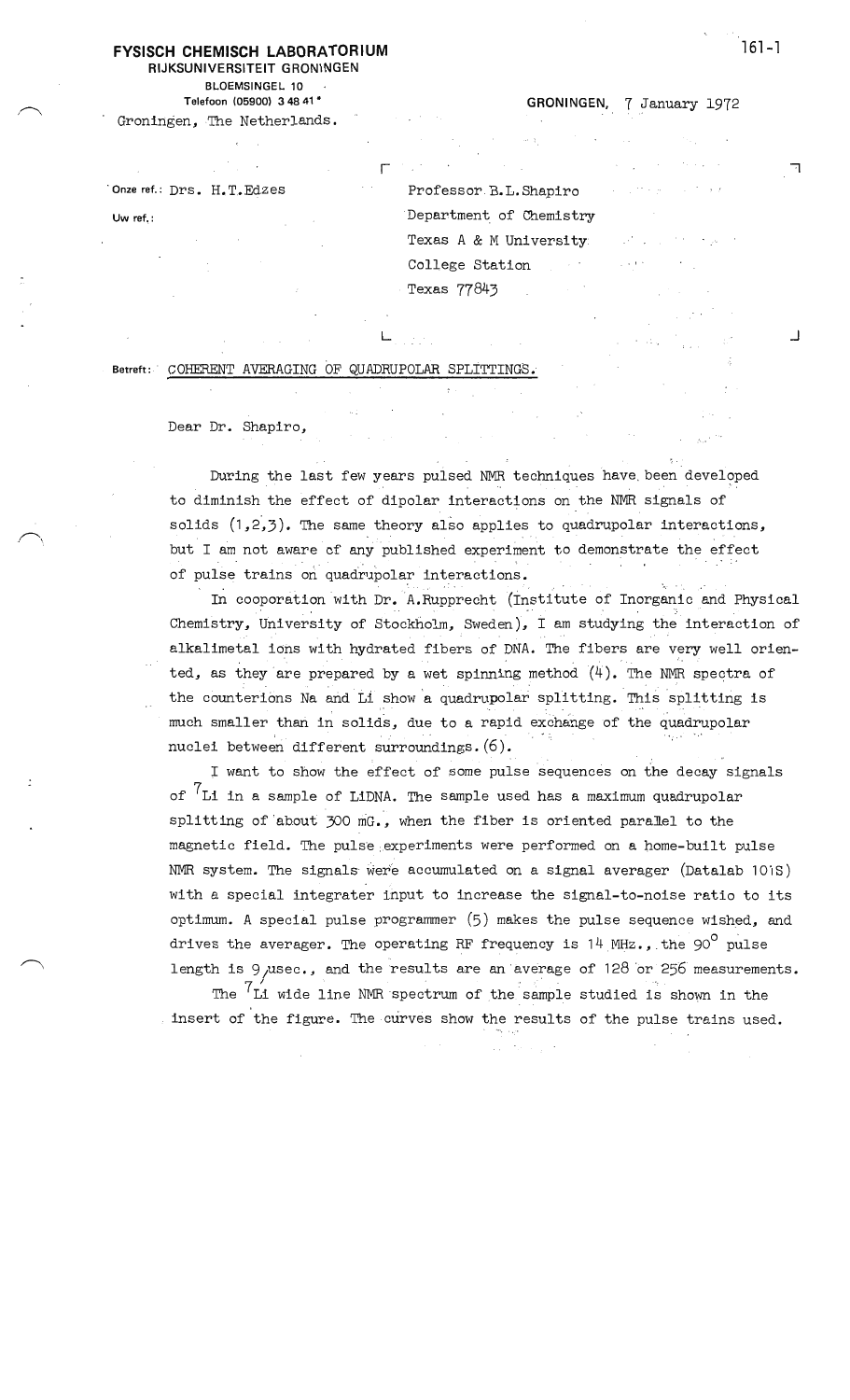Curve A shows the free induction decay, with the central peak slightly off

**resonance.** The quadrupolar splitting shows up as a strong modulation in the beginning of the decay; the resonance offset bends the last half below zero. Curve B shows the echo amplitudes in a normal CPGM pulse sequence,  $90^{0}_{90}$  - ( t - 180<sup>0</sup> - t - echo-)<sub>n</sub>. The effects of field inhomogeniety and resonance offset then disappear, but the quadrupolar interaction still shows up in the decay as a strong modulation of the first half of the signal pictured. The decay continues beyond the figure, due to the long **relaxation** time of the central peak of the 7Li spectrum. Curve C shows the effect of a modification of. the CPGM sequence to  $90^{o}_{90}$  - ( t -  $90^{o}_{0}$  - t - 'echo'- )<sub>n</sub> (MCP sequence). This pulse sequence was shown (1,2) to affect the quadrupolar interaction so as to render it ineefective on the decay, in addition to the effects of the normal CPGM sequence on field inhomogeniety, chemical shift, and resonance offset on the decay. There clearly exists no longer any modulation in the signal due to quadrupolar interaction, nor to resonance offset and field inhomogeniety.

As it is a prerequisite to pulse much faster than the decay time, applications of this technique are only possible for small quadrupolar interactions. In solids this happens very rare. In general difficulties **arise when** the system studied is not rigid (3). The case presented here seems to be illustrative for a number of systems, where motions are the reason that coherent averaging yet is possible. If a rapid exchange of the quadrupolar nuclei results in a small effective quadrupolar splitting with a fixed direction, then coherent averaging becomes possible. Similar behaviour probably exists in several water-clay systems, as some two-pulse experiments performed show that the dipolar (for H<sub>2</sub>0) or the quadrupolar (for  $D_2$ 0) interaction can be influenced by pulses  $(7)$ .

> Yours sincerely, Hommo T. Edzes

!

References:.

- 1. J. S. **Waugh,** and L. M. Huber, J •Chem.Phys. 47, 1862 (1967).
- 2. **U.Haeberlen,** and J.S.Waugh, Phys.Rev. 175, 453 (1968).
- 3. U.Haeberlen, and J.S.Waugh, Phys.Rev.  $\overline{185}$ , 420 (1969).
- 4. A.Rupprecht, Biotechnol.Bioeng. 12, 93 (1970).
- 5. H.T.Edzes, Proc. XVI Collogue AMPERE, Bucharest, 1970. In the press.
- 6. H.T.Edzes, A.Rupprecht, and H.J.C.Berendsen, to be published.
- 7. D.E.Woessner, B.S.Snowden Jr., and G.H.Meyer, J.Chem.Phys. 51, 2968 (1969).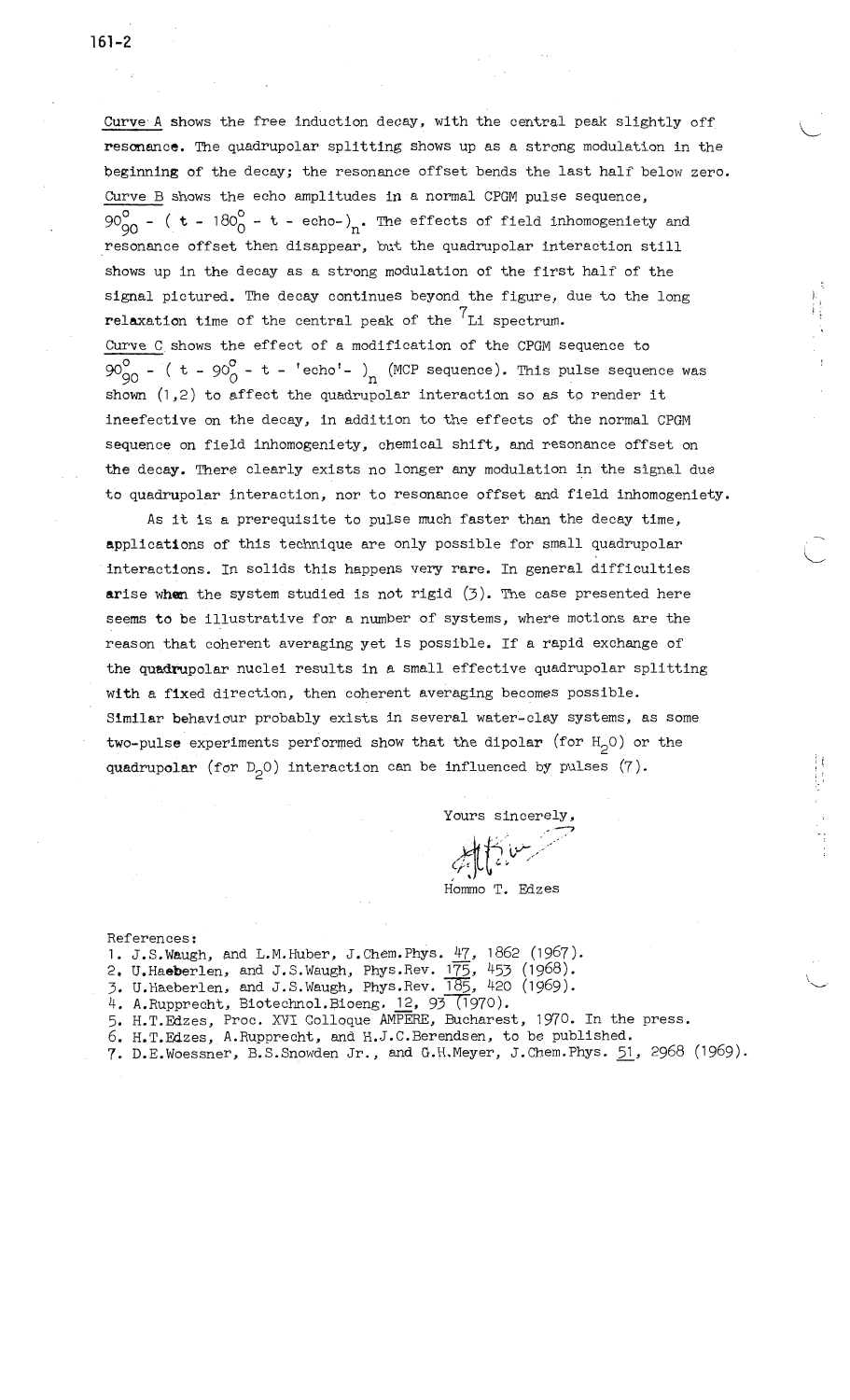

 $7_{Li}$  decay signals in wet LiDNA, in some pulse sequences. A. Free induction decay, central peak slightly off resonance. B. 90 $^{0}_{90}$  - (t - 180 $^{0}_{0}$  - t - echo -)<sub>n</sub>, t= 171 usec., same resonance field.<br>C. 90 $^{0}_{90}$  - (t - 90 $^{0}_{0}$  - t - 'echo'-)<sub>n</sub>, t= 85 usec., same resonance field.<br>Insert: Wide Line NMR quadrupolar spectrum of <sup>7</sup>L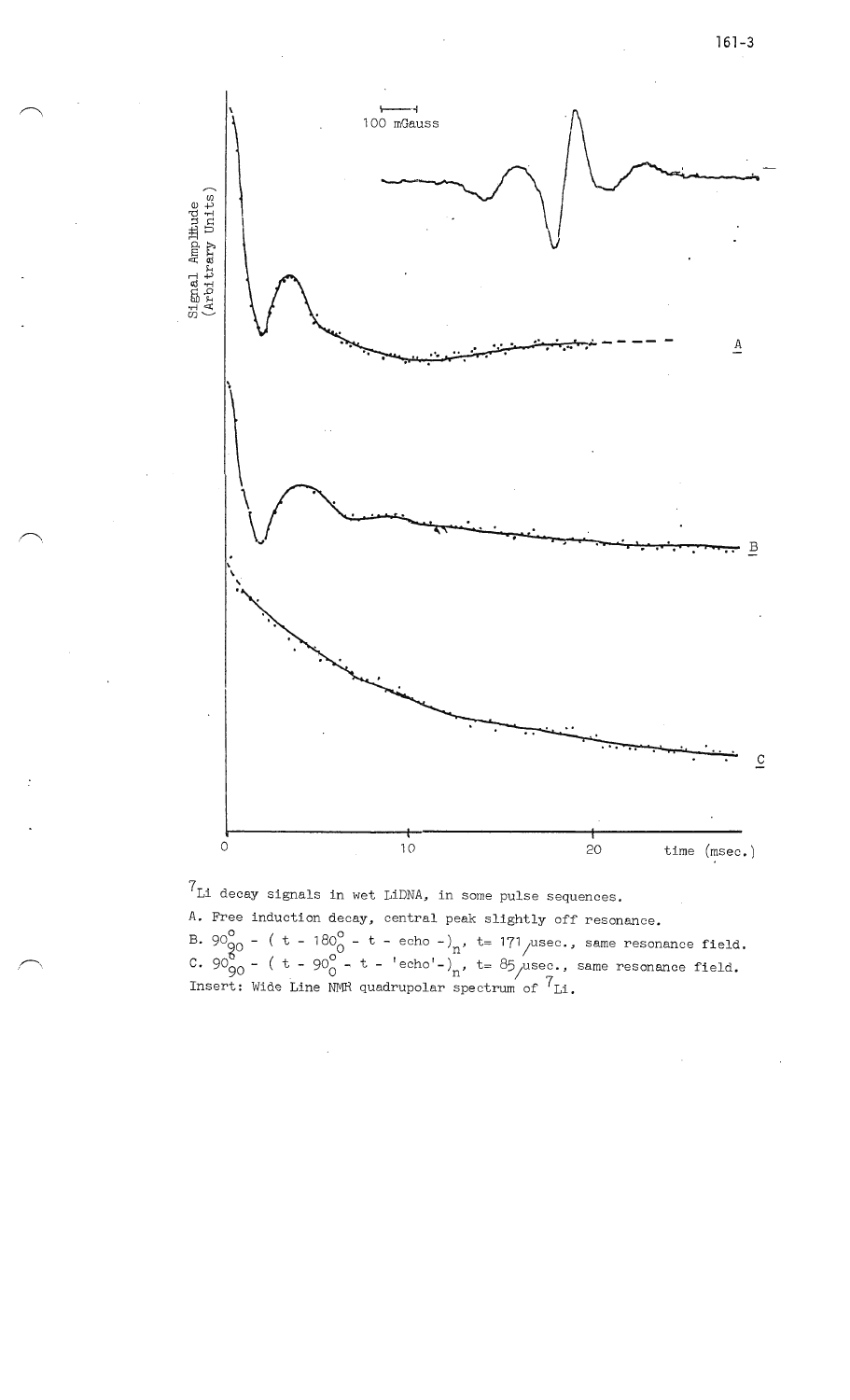161-4



**Glaxo** Research Ltd, Greenford, Middlesex

Telephone: 01-422 3434 Telegrams: Glaxotha, London Telex: 22134 Code: New Standard, Bentleys

Please address reply to:

16th November, 1971

Prof. B.L. Shapiro, Texas A & M University, College Station, TEXAS 77843.

Dear Frofessor Shapiro,

#### Lanthanide Shift Reagents

We have used the various lanthanide shift reagents that are commercially available to examine the reproducibility of shift parameter values (i.e., the downfield shift in  $p_{\bullet}p_{\bullet}m_{\bullet}$ that would be observed with a shift reagent/substrate molar ratio of unity) for morpholine (cf. H. Hart and G.M. Love, Tetrahedron Letters, 1971, 625). A liquid, such as morpholine, is not ideal for a quantitative test of this kind; a crystalline solid, such as p-nitrobenzyl alcohol that can be easily purified and dried, should have considerable advantages. However, our shift parameter values (see Table) indicate the "scatter" to be expected.

|  |  |  | Shift Parameters for CDC1, solutions of morpholine at 34 <sup>0</sup><br><u>itaristic value alumnument terment value (terment value semantinistic value) terment value semanti</u> |  |
|--|--|--|------------------------------------------------------------------------------------------------------------------------------------------------------------------------------------|--|
|  |  |  |                                                                                                                                                                                    |  |

| Lanthanide             | Molar conc.   | Shift parameters | $(p_{\bullet}p_{\bullet}m_{\bullet})$ |        |
|------------------------|---------------|------------------|---------------------------------------|--------|
| Reagent                | of morpholine | OCH <sub>2</sub> | $NCH_{2}$                             | NH     |
| $Eu(dpm)$ <sub>3</sub> | 1.15          | 24               | 54                                    | 180    |
| $Eu(dpm)$ <sub>3</sub> | 흐             | 22               | 48                                    | 1.70   |
| $Pr(dpm)$ <sub>3</sub> | 1.15          | $-36$            | $-72$                                 | $-210$ |
| $Pr(dpm)$ <sub>3</sub> | 츠             | $-33$            | $-71$                                 | $-210$ |
| $Eu(fod)$ <sub>3</sub> | 1.15          | 16               | 39                                    | 130    |
| $Pr(fod)$ <sub>3</sub> | 1.09          | $-40$            | $-79$                                 | $-220$ |
| $Eu(fod)_{3}-D_{27}$   | 1.18          | 18               | 42                                    | 140    |
| $Pr(fod)_{3}-D_{27}$   | 1.26          | $-33$            | $-62$                                 | $-170$ |

(a) cf. Hart and Love, loc.cit.; molar conc. and temperature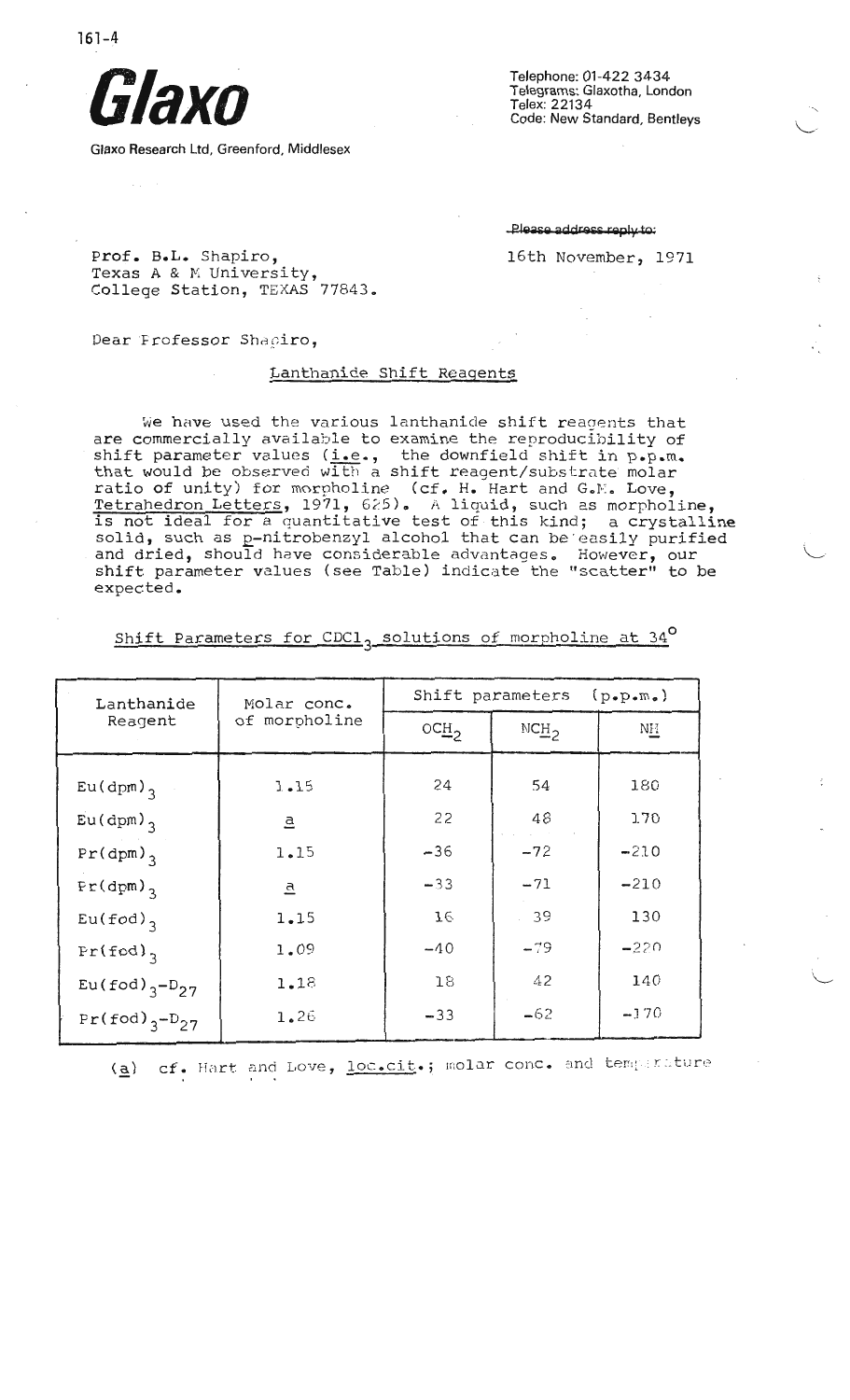**161-5** 

During the measurement of shift parameter values, it is necessary to accurately weigh and transfer to the spinning tube without loss small quantities of dry lanthanide reagent. We have found that these transfers are facilitated by using small glass "boats" about 3 cm long and weighing about 1 g (see Figure). The dimensions of the "boat" are not critical, but the neck of the "boat" should fit easily into the open end of the spinning tube and should have an internal diameter of about  $1.5$  mm,  $i.e.,$  wide enough to avoid trapping particles of reagent. In this way 5 mg samples of reagent can be handled.

 $\overline{2}$ 



May we enquire as to when and where the report on your A.F.M. data survey of n.m.r. spectra is to be published? Incidentally, what does A.F.M. stand for? Is it armoured fighting machine?

Yours sincerely,

J.E. Page

**/e,4 .** *al~* <sup>~</sup> -

Green

R. A. Fletton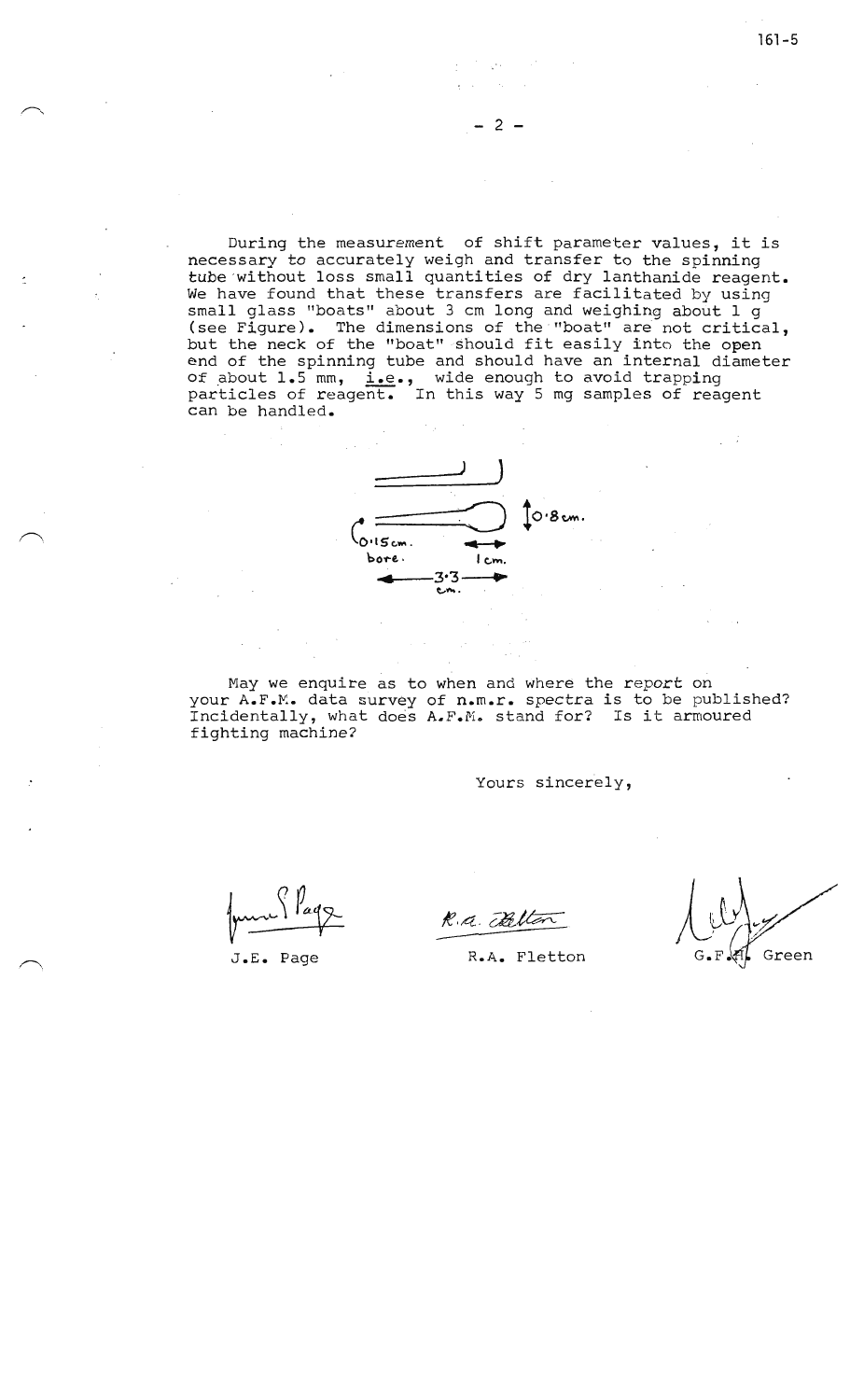#### **u· <sup>N</sup>**I **V E R S** I **T Y O F D** E **L AW A R E**

**NEWARK . DELAWARE** 

**1 9 7 1 1** 

DEPARTMENT OF CHEMISTRY

December 30, 1971

Dr. Barry Shapiro Department of Chemistry Texas A & M University College Station, Texas 77843

Dear Dr. Shapiro:

May we open our "account" by reporting some observations concerning the carbon resonances of some group Va derivatives.

Utilizing our recently acquired Bruker-HFX spectrometer equipped with Fourier Transform capabilities, we have measured the proton decoupled natural abundance carbon-13 spectra of the compounds shown in the Table.

Assuming the position of the para carbon resonance to be a reflection of the degree of overlap of the lonepair with the  $\pi$ -system, it may be seen that P, As and Sb do not interact strongly with the aromatic- $\pi$ -system. In contrast, the C-4 resonance of triphenylamine appears at considerably higher field in keeping with the recognized relatively low basicity of this amine.

Sincerely,

L.M. Venoings

L. M. Venanzi, Chairman and E. I. duPont de Nemours Professor of Chemistry

P. S. Pregosin Postdoctoral Fellow

LMV:PSP/sma Enclosure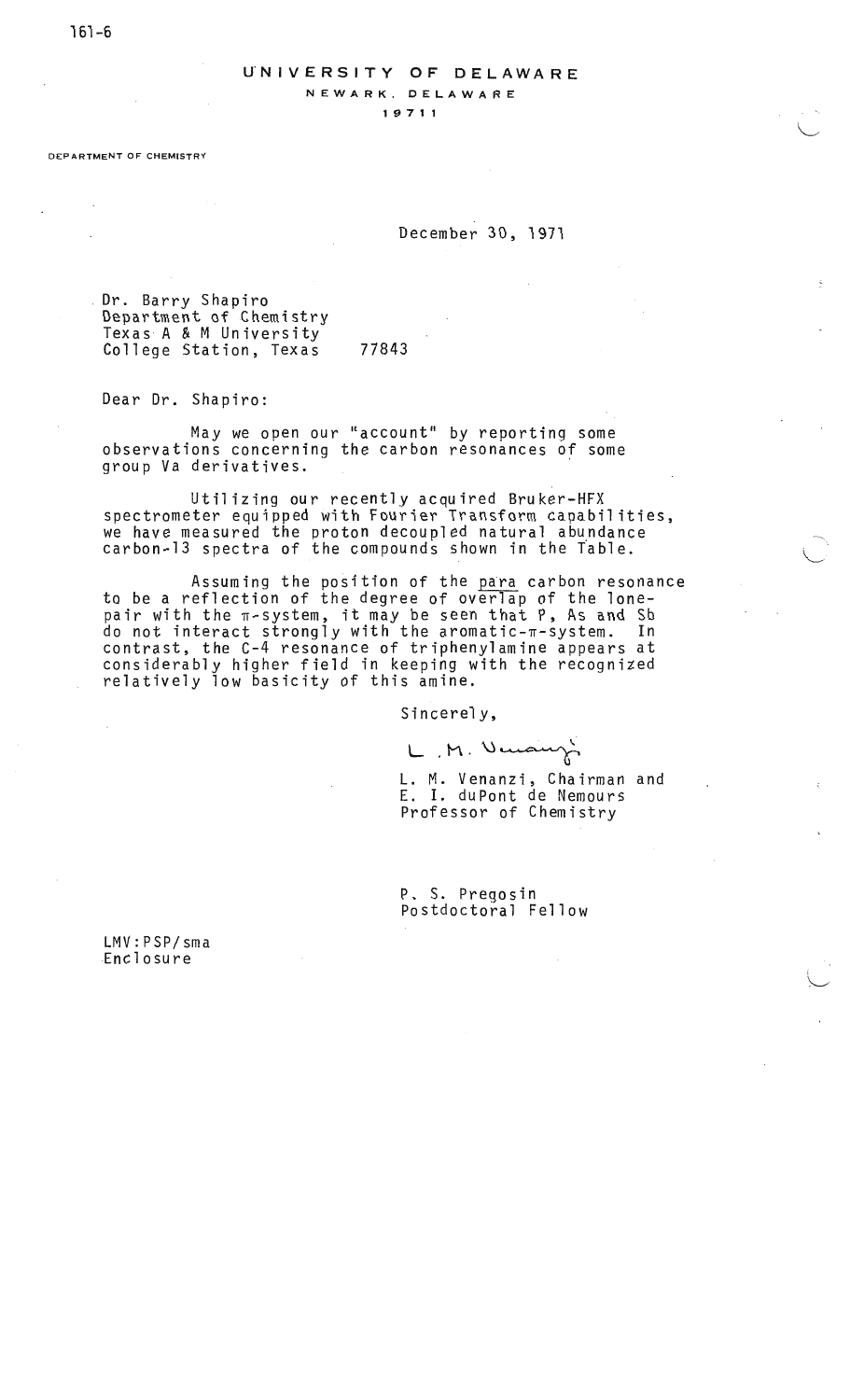| Chemical Shift*<br>$Ph_3X:$<br>χ<br>$c_{35}$<br>$c_{26}$<br>$c - 1$ |                    |
|---------------------------------------------------------------------|--------------------|
|                                                                     |                    |
|                                                                     | $\mathfrak{c}_{4}$ |
| 124.1<br>129.1<br>147.8<br>N                                        | 122.6              |
| 133.5<br>128.3<br>137.1<br>P                                        | 128.4              |
| 128.6<br>133.6<br>139.6<br>As                                       | 128.4              |
| ÷,<br>128.8<br>138.4<br>136.1<br>Sb                                 | 128.8              |

 $\texttt{``Chemical sites were measured from the central peak}$ of the deuteriochloroform triplet and have been corrected to TMS using the relation:

 $\delta$  TMS =  $\delta$  CDC1<sub>3</sub> + 77.0

Values are estimated to be correct to ±0.1 ppm.  $8C_6H_6 = 128.4$ 

 $161 - 7$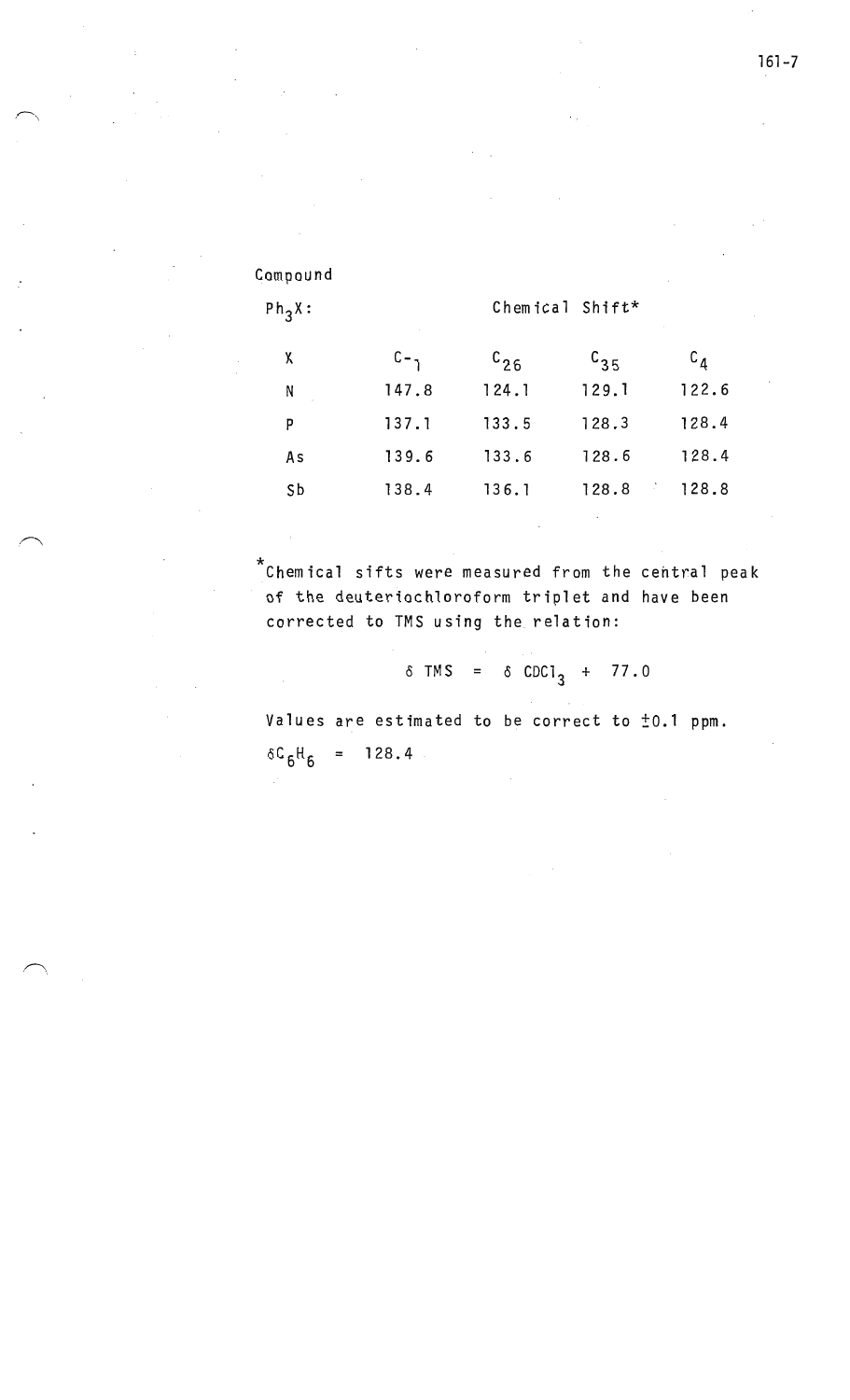

lnstitut national de recherche chimique appliquée

établissement public à caractère industriel et commercial. 12, Quai Henri IV - Paris (4e) r.c. Seine 58 b 7806 no d'entreprise 971 75 104 9051 ccp Paris 9065 96 au nom de l'agent comptable de l'lrcha

..• *I* 

Centre de Recherche

Boite postale nº 1 **91** - Vert le Petit telephone : **496.22.21** 

Dr B.L. SHAPIRO Department of CHEMISTRY Texas A & M University College of Science College Station, Texas 77843

U.S.A.

**Vert le Petit, le** 14 Janvier 1972

N° 153 B. GM/mg COl Europium-induced <sup>31</sup> p

shifts in  $(Me_2N)_2PO$ 

Dear Barry,

We have been in much trouble (which explains the delay in answering your blue note, which rapidly turned to pink) when trying to obtain significant data on contact andpseudo-contact contributions in lanthanide nitrate induced  $3^1$ P shifts on trisdimethylaminophosphine oxide. From observations on  $d_6$ -acetone solutions reported by J. K. M. Sanders and D. H. Williams (Tetrah. Letters, 1971, p. 2813), we contemplated the possibility of using triphenyl phosphine as an internal standard; as we prefered to use water solutions, it occured that this phosphine precipitated quite easily in the presence of Eu  $(\text{NO}_3)_{3}$ . Thus, we had to rely on  $P_4^0$  as external standard and investigate the Eu-dependence of phosphorus shift in 1 : 2  $(Me_2N)^3$ PO -  $H_2$ O mixtures, up to a molar ratio  $\begin{bmatrix} \text{Eu} \end{bmatrix} / \begin{bmatrix} (M_{2}N)_{3} & \text{PO} \end{bmatrix}$  of 0.07.\* Representative results are presented hereafter

> $\left[ \begin{array}{c} \mathbf{E} \mathbf{u} \end{array} \right] / \left[ \begin{array}{c} \text{HMPT} \end{array} \right]$  Chemical shift (high field VS.  $P_LO_G$ )

| $\mathbf{0}$ . | $84.5$ ** |  |
|----------------|-----------|--|
| 0.030          | 87.2      |  |
| 0.043          | 89.7      |  |
| 0.057          | 95.6      |  |
| 0.070          | 95.4      |  |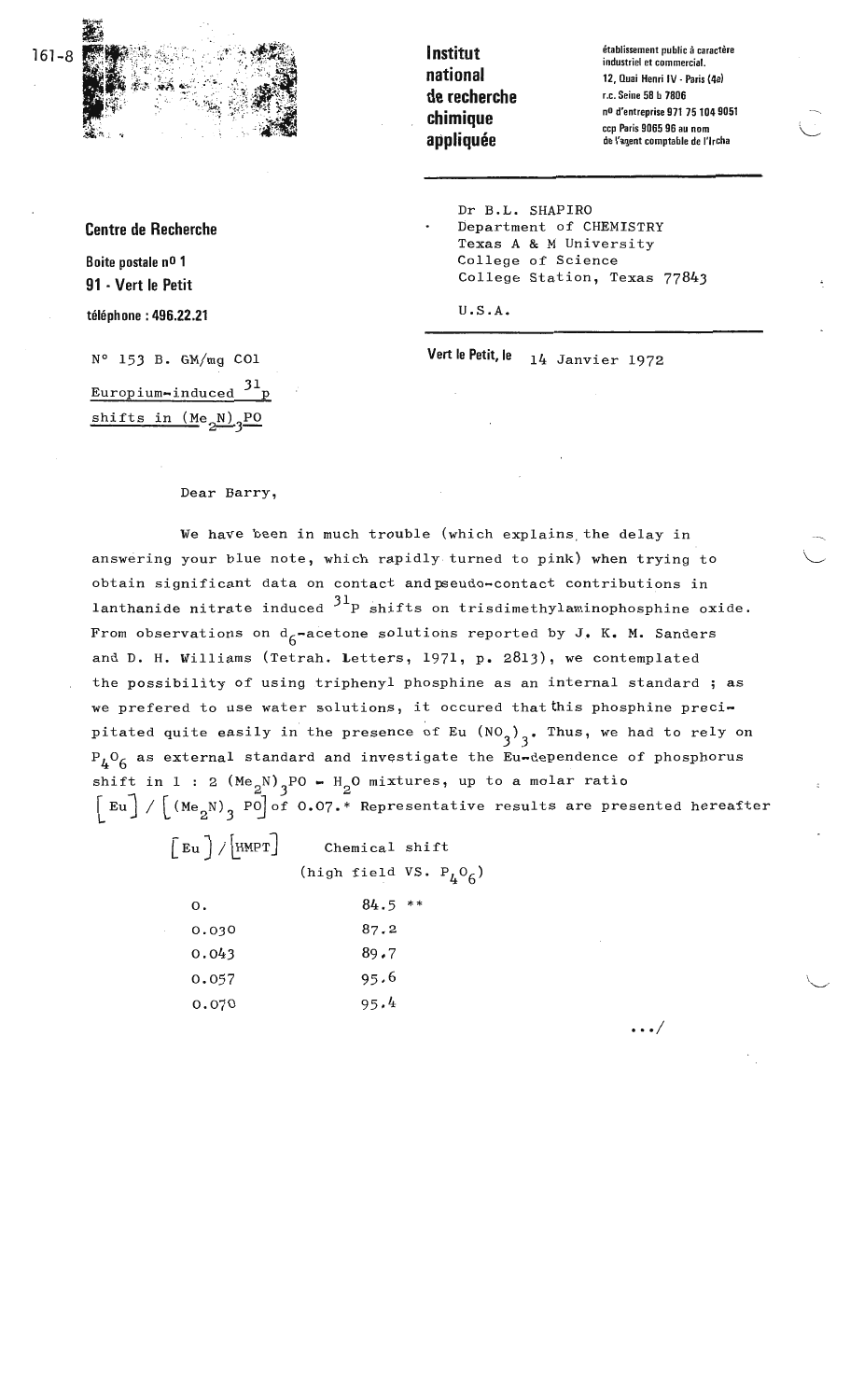**IR CH A 161-9 161-9 161-9**  $N/R$ <sup>2</sup>. B. L53 B. GM/mg·COL

This yields a  $\rm ^{31}P$ - gradient of <u>ca</u>. 165 ppm which is greatly lower than that observed (in acetone solutions) for  $(Me0)$   $3^{PO}$ ,  $(Et0)$   $3^{PO}$  and  $(Et0)_{2}P(0)Et$ , VIZ. 500  $\pm$  50.

This may be an indication of a phosphoryl deactivation by the amino groups or of a competition between nitrogen and phosphoryl (and water) sites\*\*\* Extension to other lanthanide (Yb, Dy, Ho, Er, Nd and Gd) is planned but

With very best regards.

we have first to solve the problem of solvent effects.<br>With very best regards.<br> $\bigcup_{\text{MAVEL}} \bigbigwedge_{\text{MAVEL}} \bigg( \bigwedge_{\text{MAVEL}} \bigwedge_{\text{MAVEL}} \bigg)$ 

R. MANKOWSKI-FAVELIER

Z.W. WOLKOWSKI

- \* Samples are prepared first by dissolving Eu  $(NO<sub>3</sub>)<sub>3</sub>$  6 H<sub>2</sub>O in water and then adding  $(Me_2N)_3P0$ . Precipitation occurs at ca. 0.097
- \*\* This shift is significantly different  $(ca 5$  ppm) from pure HMPT.
- Relevant  $14_N$  investigation is to be done in Prof. Witanowski laboratory (Warsaw).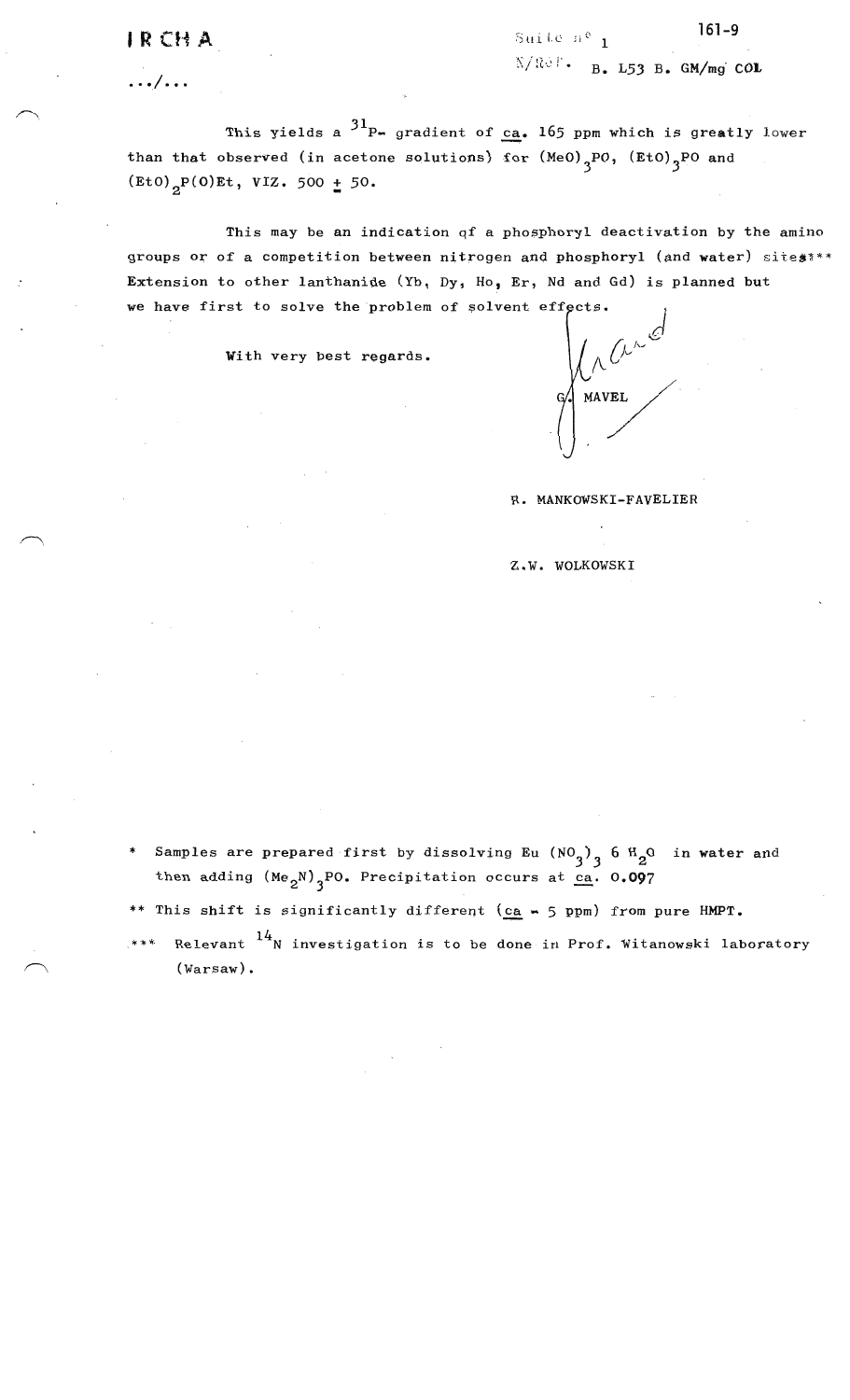161-10 TELEPHONE: 660 0522.

Prof. B. L. Shapiro<br>Dept:\_of \*Chemistry<br>Texas A. and M. University College Station, Texas 77843 January 14, 1972



## <u>USA . Museum – The University of Sydney</u>

Department of Organic Chemistry

**IN REPLY PLEASE QUOTE** :

LONG RANGE COUPLING ACROSS FOUR SINGLE BONDS INVOLVING METHYL GROUPS

Dear Barry,

With the exception of data for some three-membered ring derivatives , the majority of the results available<sup>1-3</sup> for  $^4$ J<sub>Me-C-C-H</sub> refer to dihedral angles of 180 and 60<sup>°</sup>. Dr.P.W.Westerman and Miss<br>Alison M.Dean prepared the compounds listed below and obtained their NMR parameters. Coincidentally, Dr.D.H.Hunter of the University of Western Ontario has also analysed the spectra of the two isomeric dimethylacenaphthenes and obtained similar results.

It can be seen that for dihedral angles of approximately<br>0 and 120<sup>°</sup>,  $4J_{\text{Me-C-C-H}}$  takes up small absolute values. It is now O and 120<sup>°</sup>,  $^{4}J_{\text{Me-C-C-H}}$  takes up small absolute values. It is now  $^{10}$  possible to draw an approximate experimental curve for the angular  $\qquad \qquad \qquad \qquad \qquad \qquad$ dependence of  $^4J_{\text{Me-C-C-H}}$  and compare it with the VB<sup>3,4</sup> and INDO<sup>5</sup> calculations. It appears from the attached figure that the VB results seem better for the region near  $\rlap{/}^{\#}=180^{\circ}$ , but that the INDO curve is closer to our new data and to the region of  $\beta = 60^{\circ}$ . From the structural point of view, it is important to note that large values of  $^4J_{\textrm{Me}-\textrm{C}-\textrm{C}-\textrm{H}}$  can now be taken as uniquely indicative of the antiperiplanar relationship with the coupled proton.

With best regards,yours sincerely

*../Bv-JJ,~*  S.Sternhell

<sup>1</sup>Jackman and Sternhell, "Applications of NMR spectroscopy in organic<br>chemistry", Pergamon 1969, Ch. 4-4. <sup>2</sup>Sternhell, Quart. Revs., 23, 236(1969).<br><sup>3</sup>Barfield and Chakrabarti, Chem. Revs., 69, 757(1969). <sup>4</sup>Barfield,<br>J.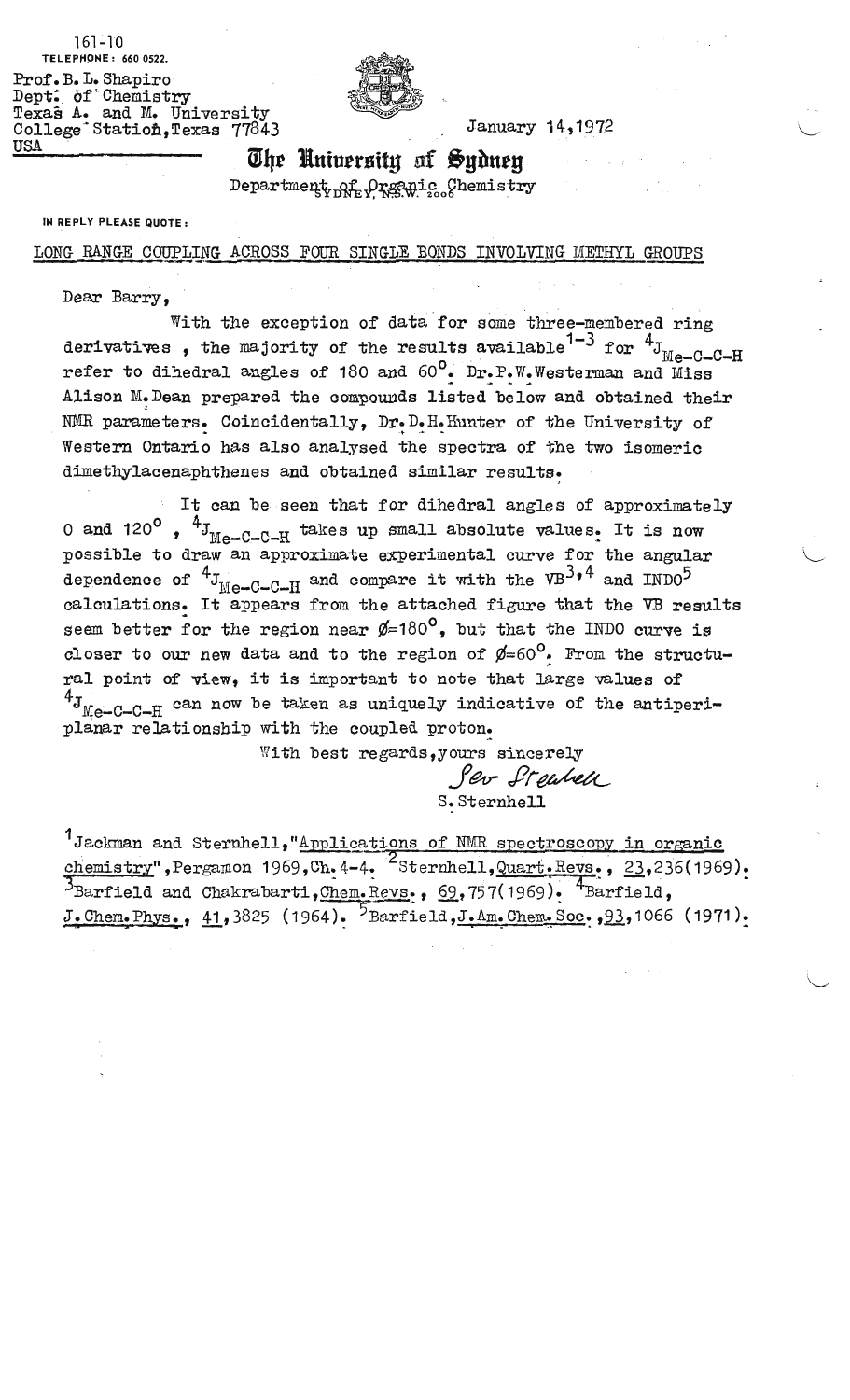Н

<sup>[h</sup>"Me





 $0J = -0.08$ 



 $120<sub>J</sub> = -0.32$ 



 $0$ J= +0.15, -0.10



 $128$ <sub>J=</sub> -0.15<br>0<sub>J= +0.</sub>01

 $\overline{\mathsf{H}}$ 

 $H_{n_0}$ 

 $+1$ Experimental  $V\!B$  $+0.5$  $\mathbf{4}_{\mathbf{J}_{\mathrm{Me-C-C-H}}}$ INDO  $(\mbox{\sc \#z} \,)$  $\pmb{o}$  $-0.5$  $3<sub>o</sub>$  $180$  $\overline{\mathbf{o}}$ 60 90 ס גַוֹ  $150$  $\phi$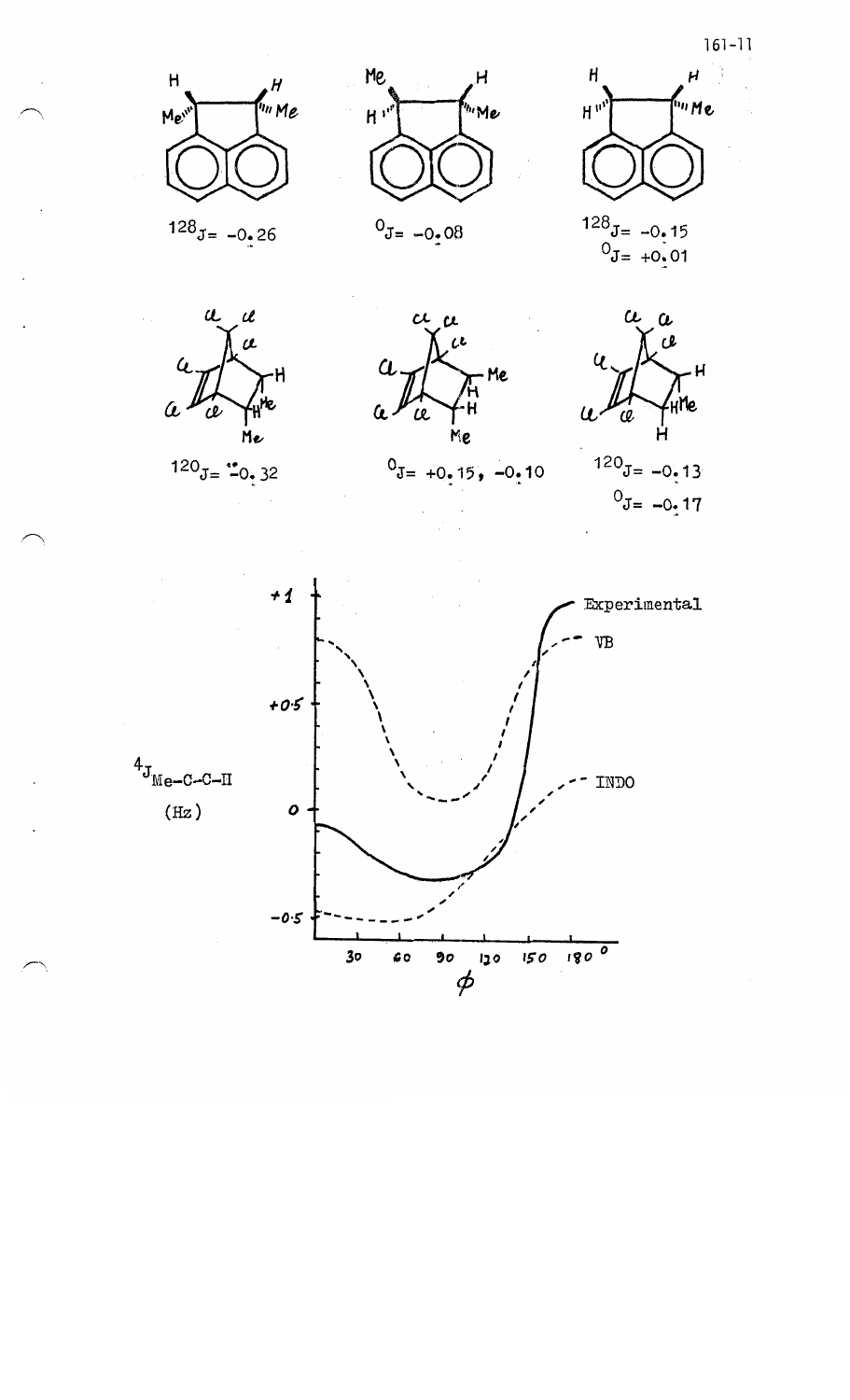

#### CHEMISCHE LABORATORIA DER RIJKSUNIVERSITEIT ZERNIKELAAN, PADDEPOEL, GRONINGEN

7 Janµary 1972

**ORGANISCH CHEMISCH LABORATORIUM** 

.Determination of the structures of two isomeric substituted cyclobutanones.

Dear Professor Shapirc,

In the reaction of I with bromine at  $0^{\circ}$ C in carbontetrachloride a mixture of products is formed, that is slowly converted into the dione III. This conversion can be stimulated by heating or by addition of a polar solvent. 60 Mhz PMR spectra of the reaction mixture suggested that the initially formed products were IIa and IIb in a ratio of  $\overline{\phantom{a}}$ :  $\pi$  = 7-8: two AB spectra;  $\pi$  = 8.5-9: four signals with unequal intensities;  $\tau = 9.45$ : singlet of  $(\text{CH}_2)_{\tau}$ SiBr;  $\tau = 9.72$ : singlet). The assignment of the peaks in this spectrum was very difficult. Compounds IIa'and IIb should both give seven lines: an AB quartet, two methyl signals and a strong peak for the trimethylsilyl group.



100 Mhz Spectra (on a Varian XL-100) made a better assignment possible. All peaks were now resolved (see Table 1). As IIb was present in a relatively low concentration, the signals due to IIb were small compared with those of IIa and III. The peaks of IIa are named a to g, those of IIb 1 to 7.

Most lines were singlets, only lines a and b appeared as quartets  $(J = 0.7$  Hz) and line f was a doublet  $(J = 0.7$  Hz). The assignment was chequed with the aid of INDOR and Double Resonance techniques. In the INDOR spectrum, monitoring of line d gave an "up" for line a and a "down" for line b. Monitoring of line c gave the mirror image of the former spectrum. The INDOR spectrum of line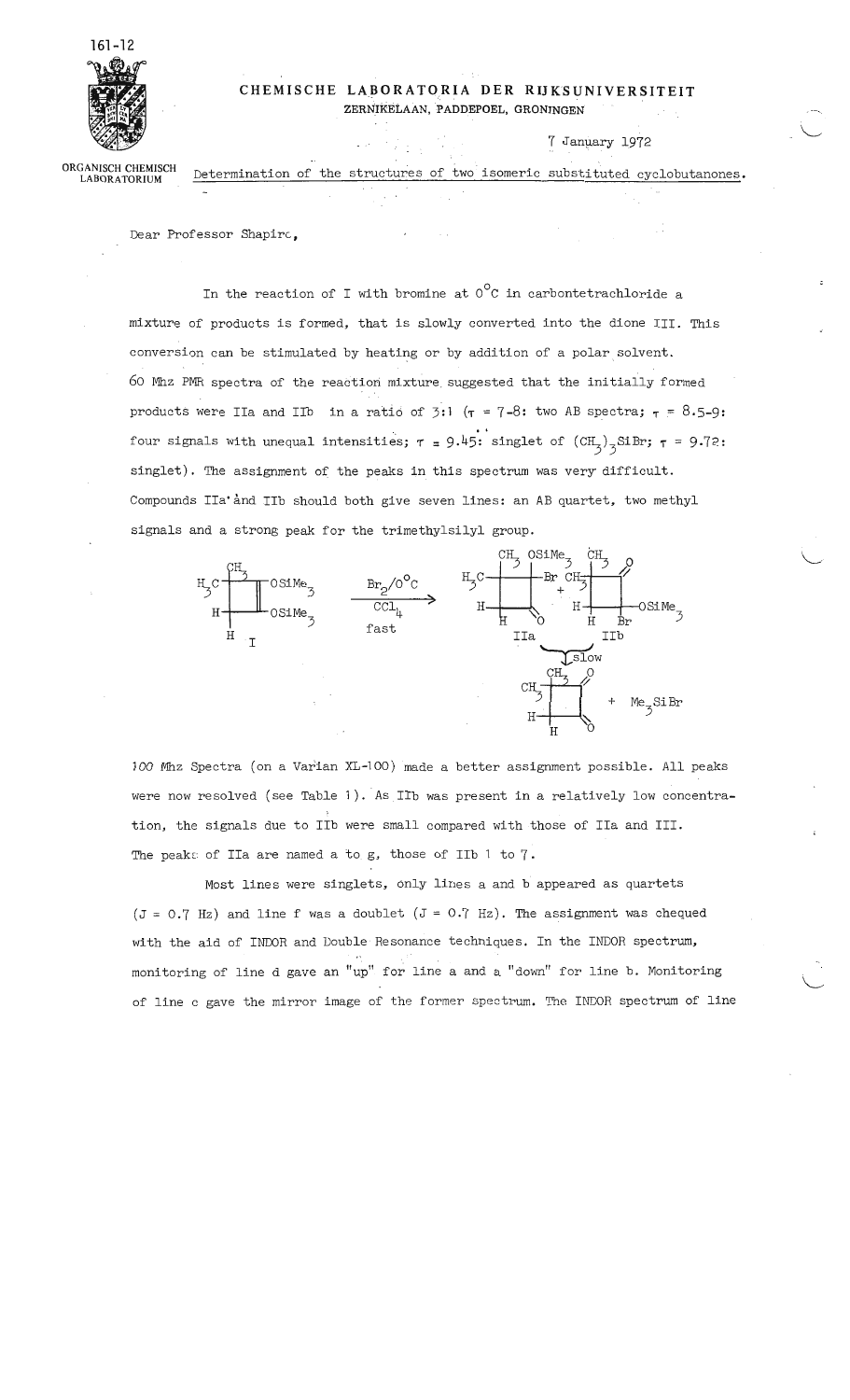#### Table 1. A 100 Mhz spectrum of the reaction mixture.

| Peak                                                                     | $\tau$                                       | Multiplicity                                                                                                                             |
|--------------------------------------------------------------------------|----------------------------------------------|------------------------------------------------------------------------------------------------------------------------------------------|
| a<br>$\mathbf b$<br>1<br>2<br>III (CH <sub>2</sub> )<br>$\overline{3}$ . | 6.97<br>7.13<br>7.15<br>7.28<br>7.30<br>7.57 | quartets<br>$= 16.3$ Hz<br>$J = 0.7$ Hz, $J_{\text{gem}}$<br>singlets<br>$J_{\text{gem}} = 13.1 \text{ Hz}$<br>$\mathbf{S}_{\perp}$<br>S |
| $\rm{c}$                                                                 | 7.68                                         | S                                                                                                                                        |
| 4                                                                        | 7.70                                         | Ş                                                                                                                                        |
| d                                                                        | 7.84                                         | $\rm S$                                                                                                                                  |
| e                                                                        | 8.48                                         | S                                                                                                                                        |
| 5                                                                        | $\Delta v = 0.9$ Hz.                         | S                                                                                                                                        |
| III (CH <sub>3</sub> )                                                   | 8.67                                         | Ş                                                                                                                                        |
| 6                                                                        | 8.78                                         | S                                                                                                                                        |
| $\mathtt f$                                                              | 8.84                                         | doublet $J = 0.7$ Hz                                                                                                                     |
| $\left(\text{CH}_{3}\right)$ <sub>3</sub> SiBr                           | 9.44                                         | S                                                                                                                                        |
| g                                                                        | 9.72                                         | S                                                                                                                                        |
| $\overline{7}$                                                           | $\Delta v = 0.7$ Hz                          | S                                                                                                                                        |

2 gave an "up" for line  $\frac{1}{2}$  and a "down" for line 4. So the lines a to d are an AB spectrum, due to the CH<sub>2</sub> group in IIa, the lines 1 to 4 are another AB spectrum, due to the CH<sub>2</sub> of IIb. The geminal coupling constants are 16.3 and 13.1 Hz respectively. Irradiation on line f caused the two quartets a and b to collaps to singlets. In the major product IIa therefore a long range coupling exists between one of the hydrogen atoms of the  $CH_{2}^-$  group and one of the  $CH_{3}^-$  groups.

The two absorptions for III were easily recognised by their slowly increasing intensity; this was confirmed by the PMR spectrum of pure III.

 $\bigcup$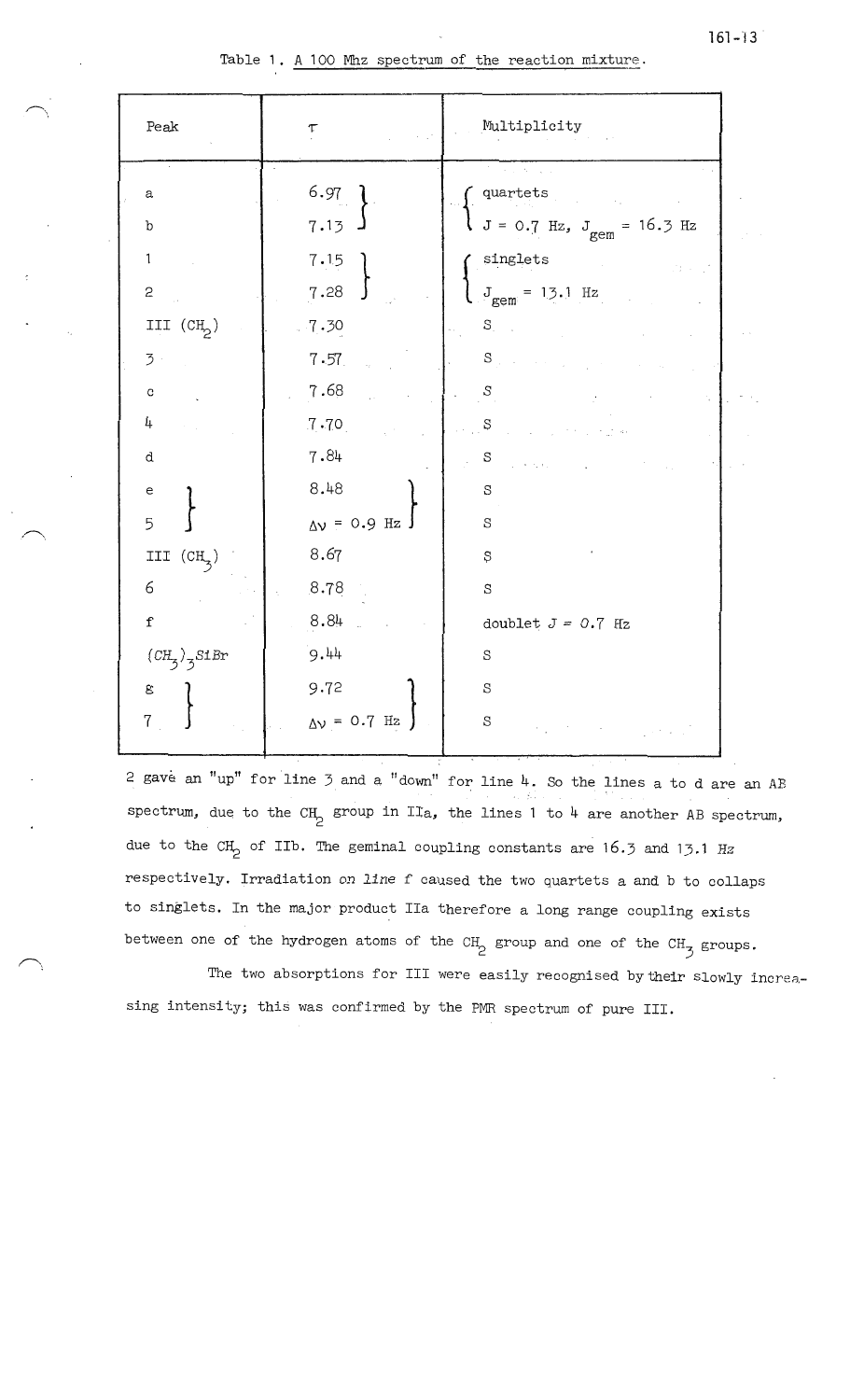The geminal coupling constant in cyclobutanone derivatives  $^{1,2}$  is normally  $\quad \cup$  $-10.9$  to $-14.4$  Hz, but in systems with an adjacent carbonyl group it is increased to -15 to -17 Hz. We therefore concluded that IIa has a carbonyl group adjacent to the CH<sub>2</sub> group and IIb has not.

A long range coupling constant over four bonds normally follows a W-mechanism. In a planar cyclobutane ring such a W-structure is not present between any of the methyl substituents and a hydrogen atom. When the ring is strongly puckered, however, a W-structure can exist when a C-CH<sub>z</sub> and a C-H bond are in one plane and the two substituents are in a trans position towards each other. As such a coupling was observed in the main product, this compound therefore has the most puckered and consequently the most crowded structure IIa.

Sincerely yours, Reiffers.

1. J.W. Emsley, J. Feeney and L.H. Sutcliffe, Progress in Nuclear Magnetic Resonance Spectroscopy, Vol. 5, page 205 (Pergamon Press).

2. I. Fleming and D.H. Williams, Tetrahedron 23, 2747 (1967).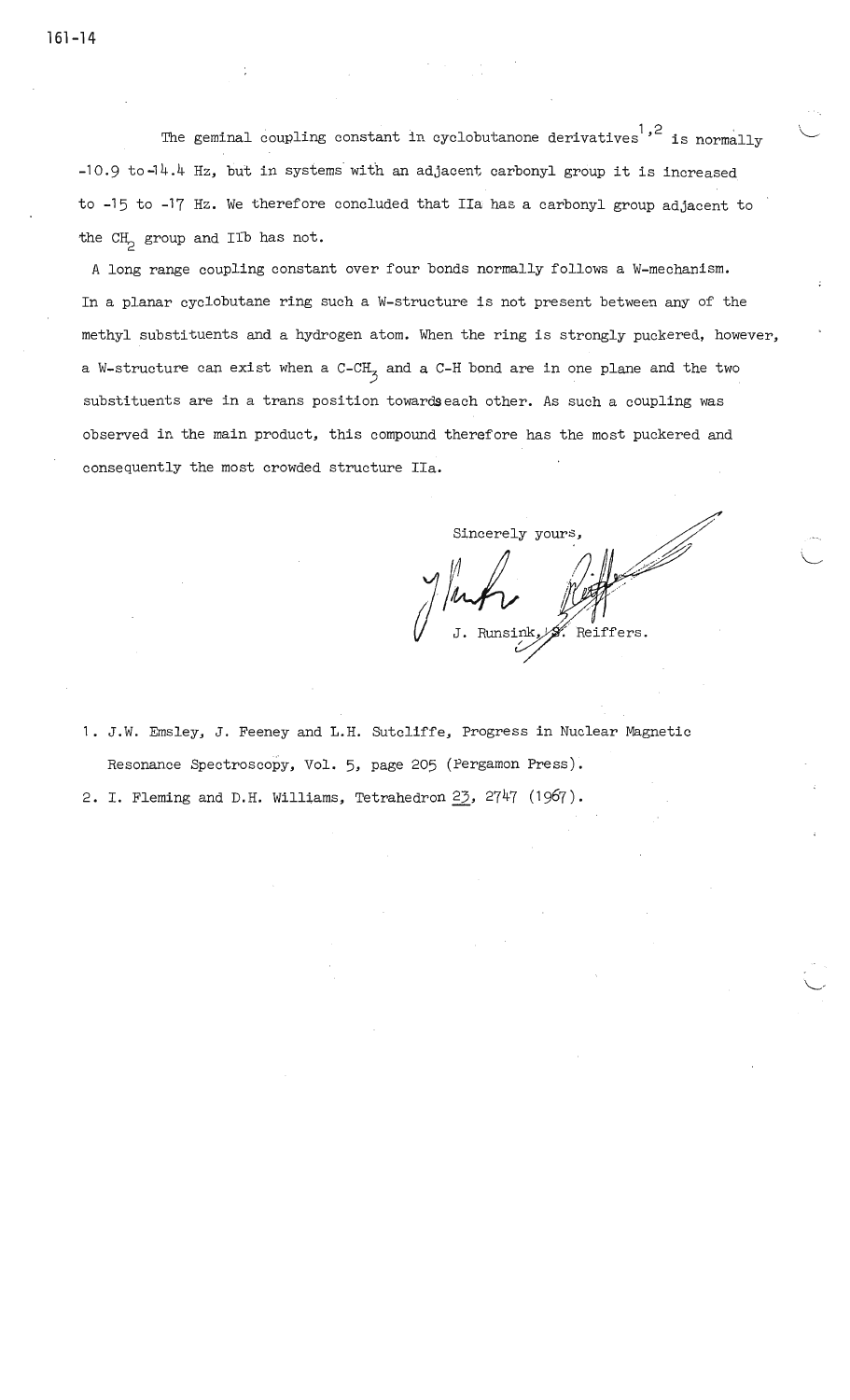# *Oregon Yraduate Center/*

*for Study and Research* 

19600 *N.W. Walker Road · Beaverton, Oregon 97005 · 503/645-1121* 

January 17, 1972

Professor Barry Shapiro Department of Chemistry Texas A & M University College Station, Texas 77843

#### Change of Address; Stereospecific  $2J_{PCC}$

Dear Barry:

Effective mid-February I'll be at Varian's Eastern Applications Laboratory, 25 Highway 22, Springfield, New Jersey 07081, as Applications Chemist. The lab will be equipped with an XL-100-15-FT. I am looking forward to making new acquaintances both within and outside of the NMR community.

To put a little more meat in this I'll report on a stereospecificity we've found for  $2J_{\text{PCC}}$  in four-membered phosphorus heterocycles. This very closely patterns the <sup>2</sup>JP<sub>CH</sub> stereospecificity in phosphines (J. P. Albrand, D. Gagnaire, and J. B. Robert, Chem. Commun., 1968, 1469). The stereospecificity noted for  $2J_{PCC}$  will prove especially useful in cases where

|                    |       | the <sup>2</sup> Jp <sub>CH</sub> is difficult to obtain from complicated <sup>1</sup> H spectra. |                                   |       |            |
|--------------------|-------|---------------------------------------------------------------------------------------------------|-----------------------------------|-------|------------|
|                    |       |                                                                                                   |                                   |       |            |
|                    |       |                                                                                                   | $^2{\rm J}_{\rm PCC}$ (a-methy1s) |       |            |
|                    | axial | equatorial                                                                                        |                                   | axial | equatorial |
| $X = C_6H_5$<br>н. | 31.8  | 2.5                                                                                               |                                   | 4.9   | 27.8       |
| $X = CH_3$         | 30.5  | 2.1                                                                                               |                                   | 4.3   | 26.9       |
| $X = C1$           | 37.1  | 0.0                                                                                               |                                   | 2.5   | 33.5       |
|                    |       |                                                                                                   | Sincerely,                        |       |            |
|                    |       |                                                                                                   |                                   |       |            |
|                    |       |                                                                                                   | George A. Gray                    |       |            |

Sincerely,

Assistant Professor of Chemistry

GAG:nw

 $\sqrt{2}$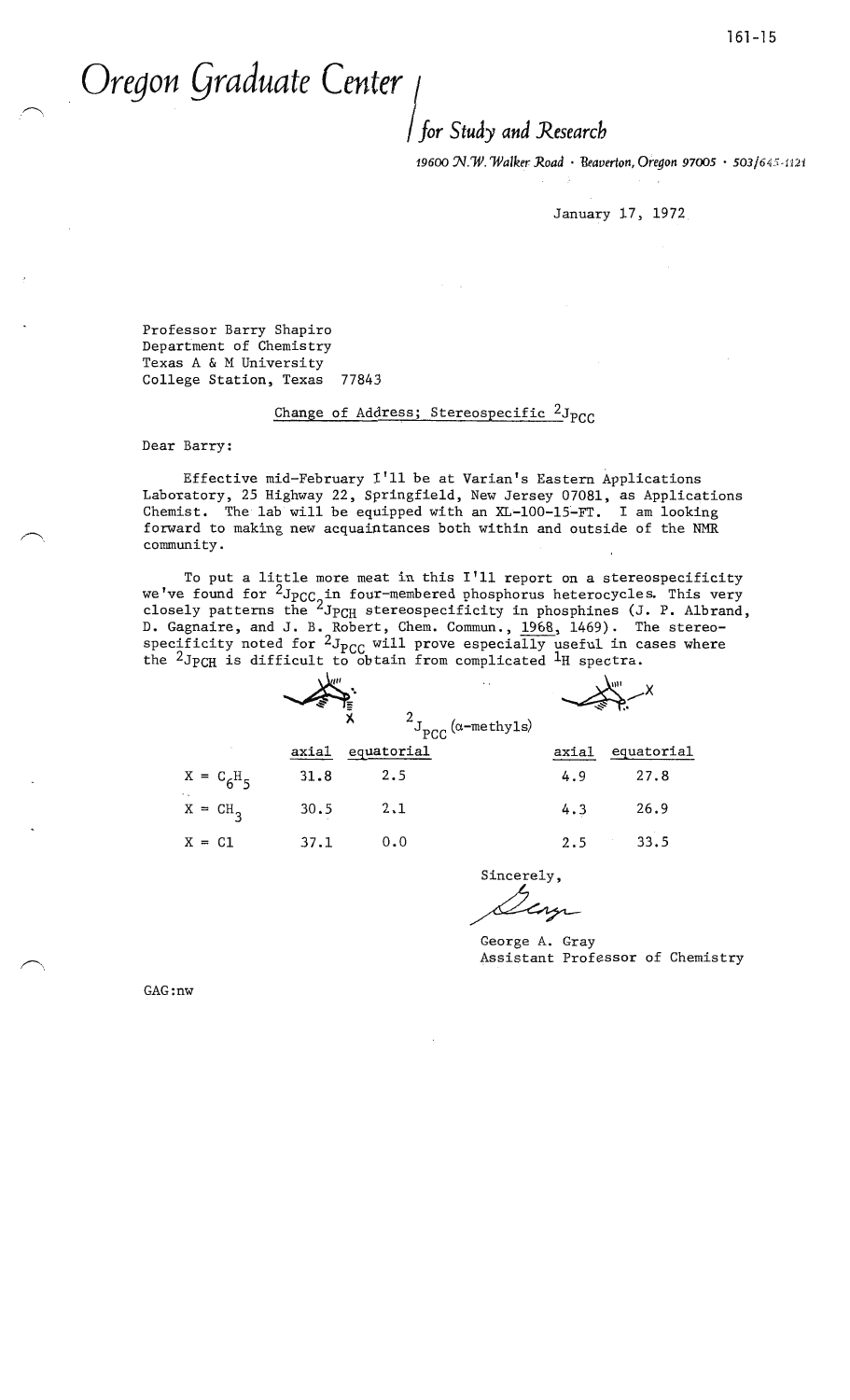19th January 1972

Professor B.L. Shapiro Department of Chemistry Texas A & M University College Station, Texas 77843  $U.S.A.$ 

> Dear Professor Shapiro, SOLVENT AND TEMPERATURE EFFECTS ON THE SYN-ANTI ISOMERISM OF ACETALDOXIME.

The population ratio for the syn-anti isomers of acetaldoxime

Syn anti

pure liquid and in various solvents, at room temperature, has been determined from their proton NMR spectra, being

| Solvent                         | Syn/anti      |
|---------------------------------|---------------|
| pure liquid                     | $0.61 + 0.01$ |
| $\mathtt{CCL}_4$                | $0.60 + 0.01$ |
| $C_6H_{12}$                     | $0.56 + 0.02$ |
| $c_7H_{16}$                     | $0.52 + 0.01$ |
| $\mathcal{CDCL}_3$              | $0.65 + 0.02$ |
| $c_{6}H_{6}$                    | $0.61 + 0.02$ |
| $CH_3OH$                        | $0.68 + 0.02$ |
| $\left(\text{CH}_3\right)_2$ CO | $0.72 + 0.02$ |
| T.F.A.                          |               |

The study is now being extended to low and high temperatures, in order to obtain the appropriate thermodynamic functions.

Please credit this letter to V.M.S. Gil.

Yours sincerely,

J.J. Romão de Sousa

Keldiille

Victor MS. Gol

V.M.S. Gil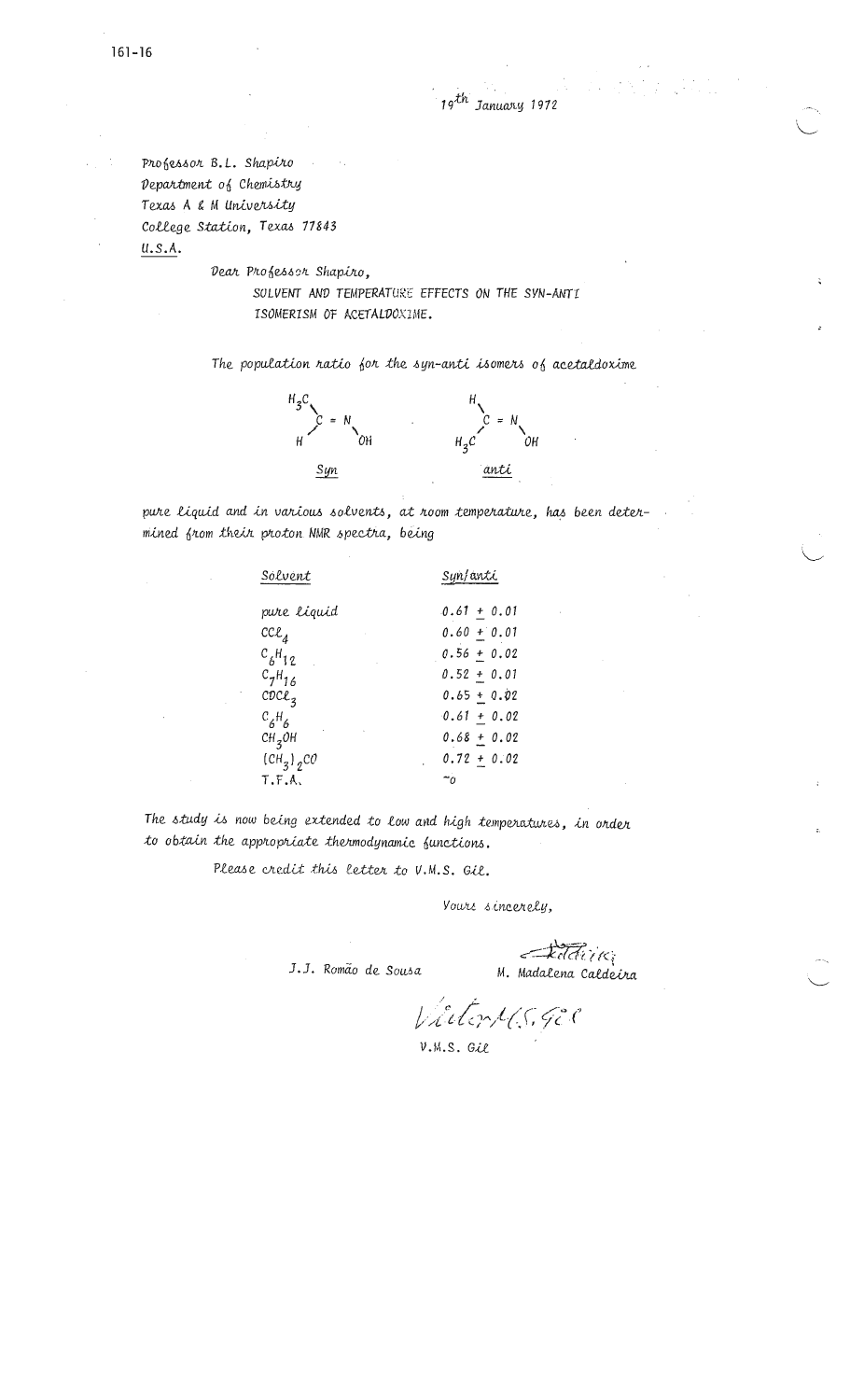

 $31\text{M} \oplus \text{N}$  FRA $\text{L}_1$   $\text{R}$  ...  $\text{L}_2$   $\oplus$  ...  $\text{N}$  ,  $\text{N}$  ,  $\text{N}$  ,  $\text{N}$  ,  $\text{N}$  ,  $\text{N}$  ,  $\text{N}$  ,  $\text{N}$  ,  $\text{N}$  ,  $\text{N}$  ,  $\text{N}$  ,  $\text{N}$  ,  $\text{N}$  ,  $\text{N}$  ,  $\text{N}$  ,  $\text{N}$  , ,, ; , : '.,'c: Ji Of GHEMISTRY; 291 ~3111

January 20, 1972

Professor B. L. Shapiro Department of Chemistry Texas A & M University College Station, Texas 77843, U.S. A.

Dear Barry:

#### $Ge^{73}$  Spin Relaxation in Liquid GeF<sub>4</sub>

Apologies for my tardiness in maintaining my "participatory subscription" to your worthwhile news letter.

We have been continuing our studies of relaxation mechanisms of high-Z nuclear spins in liquids, and recently Mrs. M. Tracey has been investigating the Ge<sup> $73$ </sup> relaxation pathways in neat liquid germanium tetrafluoride. The possible mechanisms have been classified according to the rank of the spherical tensor spin operators that arise in the expansion of the various possible spin-iattice interactions in the fluctuating hamiltonian. Within this classification, the Ge<sup>73</sup> (I =  $9/2$ , 7.61% abundant) in the tetrahedral GeF<sub>4</sub> species is of interest because

- a) the nuclear g-factor of  $\text{Ge}^{73}$  is small, reducing the importance of first rank, magnetic dipole interactions (viz . heteronuclear dipole-dipole, spin-rotation interactions, etc.)
- b) by symmetry, the static electric field gradient at Ge<sup>73</sup> vanishes in a tetrahedral species, removing the possibility of static second rank, electric quadrupole interactions; thus leaving open
- c) the possibility that the relaxation pathway is via higher order fourth rank electric hexadecapole (and for completeness, but unlikely, third rank magnetic octupole) interactions.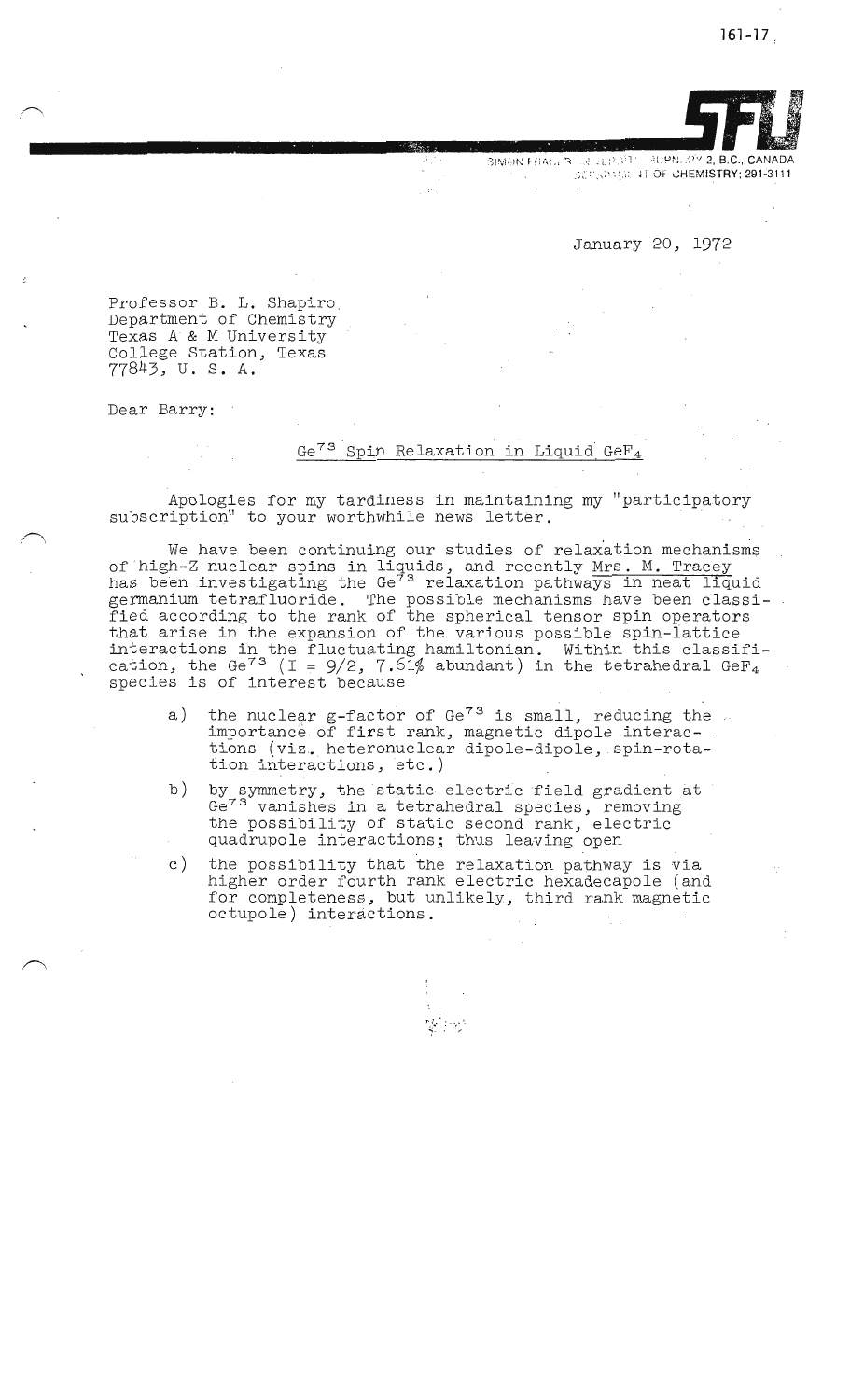**161-18** 

-2-

We have monitored the  $\text{Ge}^{73}$  Zeeman state lifetimes by observing the individual linewidths of the  $\mathbb{F}^{19}$  spin-coupled decet at In the International problem is a set of the normal direct T, measurement of

a) sensitivity, and

b) selectivity. It should be emphasized that in the limit of slow relaxation  $(R_1 \leq R_1)$  the multiplet component linewidths are a measure of' the relaxation transitions out of a given M state,  $\Sigma$   $P_{MM}$ <sup>1</sup>, whereas the T<sub>1</sub> measurement is an average of  $M^1$ , whereas the  $T_1$  measure  $M$  states, ie  $\frac{\Sigma\Sigma}{MM^1}$  $M$ <sup>1</sup>

For an interaction of spin tensor rank  $\Omega$ , the individual re-<br>laxation transition probabilities  $P_{MM1}$  are proportional to  $|\langle I, M' | T(\Omega) | I, M \rangle|^2$  and the complete relaxation matrix can easily *be* evaluated for given  $\Omega$ , I = 9/2 by appeal to the 3j tables of Rotenberg et al.<sup>1</sup> Fig 1 shows the multiplet peak height patterns predicted by this procedure in the slow relaxation limit (valid here, where  $J_{G P}73_{F} = 179$  hz) for  $\Omega$  values through 4. Rank zero interactions include all those troublesome effects in the  $F^{19}$  spectrum that are independent of the M-state of  $Ge^{73}$ , such as Ho inhomogeneity effects (assumed constant across the multipleta dubious assumption due to thermal drifts in external lock operation at temperatures away from ambient)  $F^{19}$  T<sub>1</sub> effects, and  $F^{19}$  T<sub>2</sub> effects (as occasioned by possible catalyzed intermolecular F<sup>19</sup> chemical exchange).

Fig 2 shows the experimental  $F^{19}$  multiplet spectrum at -20°C from our XL-100 spectrometer. A glance at the predicted spectra shows the dominant mechanism to be second rank quadrupolar. Over the temperature range studied  $(+31^{\circ}$  to  $-25^{\circ}$ C) the various multiplet linewidths ranged from 6 to 20 hz of which approximately 1 hz is due to rank zero effects and the remainder, according to a computer decomposition is due to rank two interactions. Within our accuracy, we find no evidence for ranks one, three or four contributions. The activation energy for the rank two contribution is  $1.5+0.3$  kcals mole<sup>-1</sup>.  $mole^{-1}$ .

Various fluctuating distortions of GeF<sub>4</sub> from  $T_A$  symmetry have been considered that enable the  $T(z)$  pathway - asymmetric vibrations, centrifugal distortion, asymmetric chemical complexation, collisional centritugal distortion, asymmetric chemical complexation, collision<br>distortion - and it is concluded that it is the last that is operative, quite analogous to the situation in gaseous Xe<sup>131</sup> discussed in the early days of NMR  $\gamma_{\rm N}$ Staub<sup>(2)</sup> and more recently in liquid Mo<sup>97</sup>F<sub>6</sub> studied here by Brooks<sup>(3)</sup>. This mechanism then yields a handle on

... **3**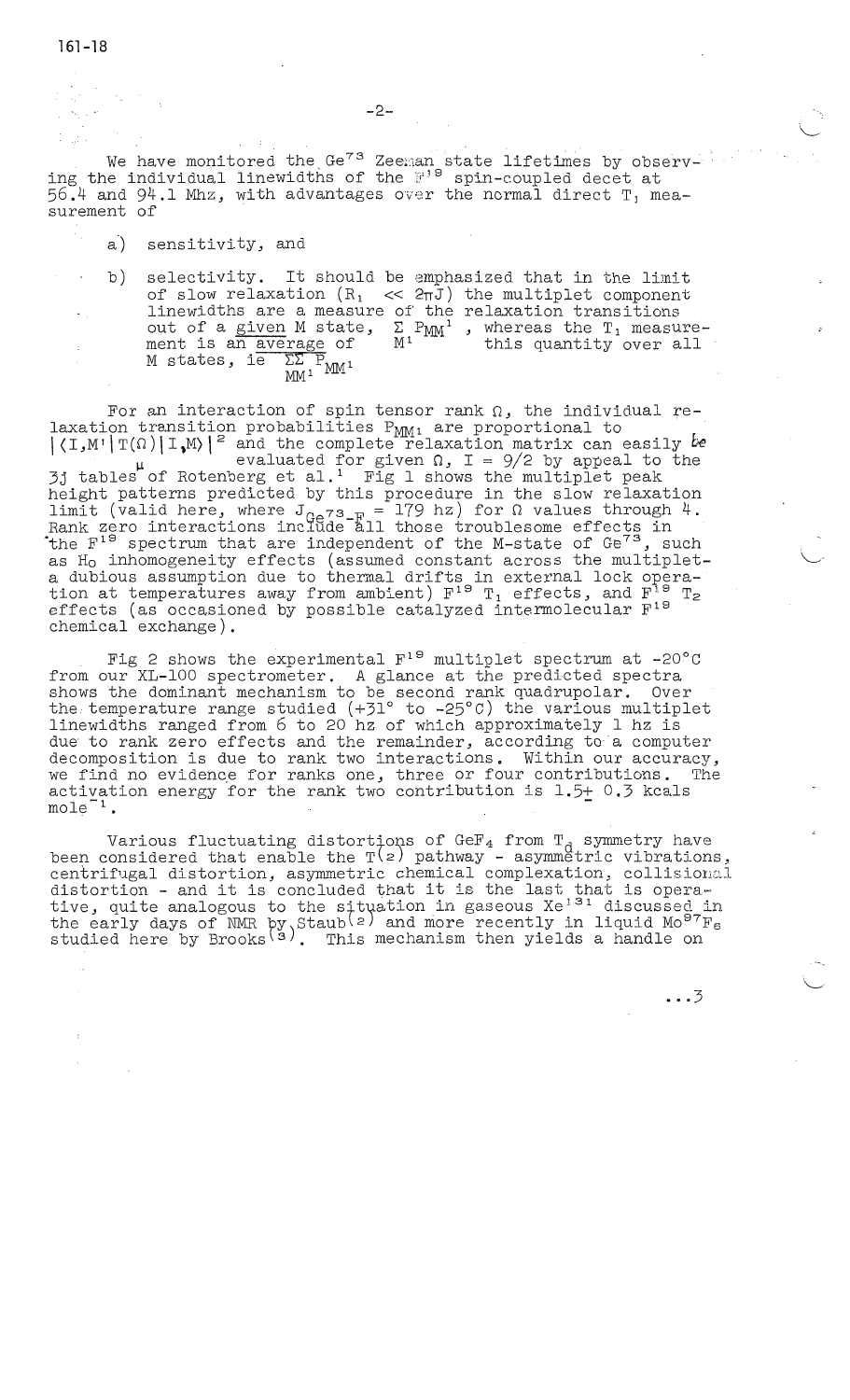- 長森離皇話 yet another correlation time in liquids - the collisional correlation time. And Com

Our work on GeF4 leads to some interesting comparisons with the liquid GeH<sub>4</sub> system communicated briefly by Sackmann and Dreeskamp<sup>(4)</sup>. It becomes evident that

- a) they misassigned their mechanism. In  $Ge^{73}H_4$ , the  $Ge^{73}$ is now seen to relax by a first rank, magnetic dipole interaction (spin-rotation interaction?).
- the difference in the Ge<sup>73</sup> relaxation mechanisms in the  $\circ$ ) two systems is due to differential van der Waals distortion on collision, with the GeF<sub>4</sub> molecule being much more polarizable.

The results then allow one to classify GeH<sub>4</sub> as a "hard sphere" liquid and GeF<sub>4</sub> as a "soft sphere" one.

Best wishes for 1972.

Yours sincerely,

the state of the contract of the company of the second contract of the contract of the contract of the contract of the contract of the contract of the contract of the contract of the contract of the contract of the contrac

E. J. Wells Associate Professor

EJW/md

Rotenberg, Bivins, Metropolis and Wootin 1. "The 3-j and 6-j symbols" Technology Press, Cambridge, Mass. (1959). Staub, Phys. Rev. 93, 904, (1954); Helv. Phys. Acta 29, 246, (1956).  $2.$ 3. S. Brooks, M.Sc. thesis, Simon Fraser University (1969). 4. Sackmann and Dreeskamp, Z. f. Naturforsch 21, 852, (1966).

A WARRANT CONTROL OF A LARKER OF THE CONTROL OF THE CONTROL OF THE CONTROL OF THE CONTROL OF THE CONTROL OF THE CONTROL OF THE CONTROL OF THE CONTROL OF THE CONTROL OF THE CONTROL OF THE CONTROL OF THE CONTROL OF THE CONTR

والإرجياء والمتاريخ فالأهمية المواقد والإستراط والمتواطن والمتناقب المتارين والمتناور والمتواطن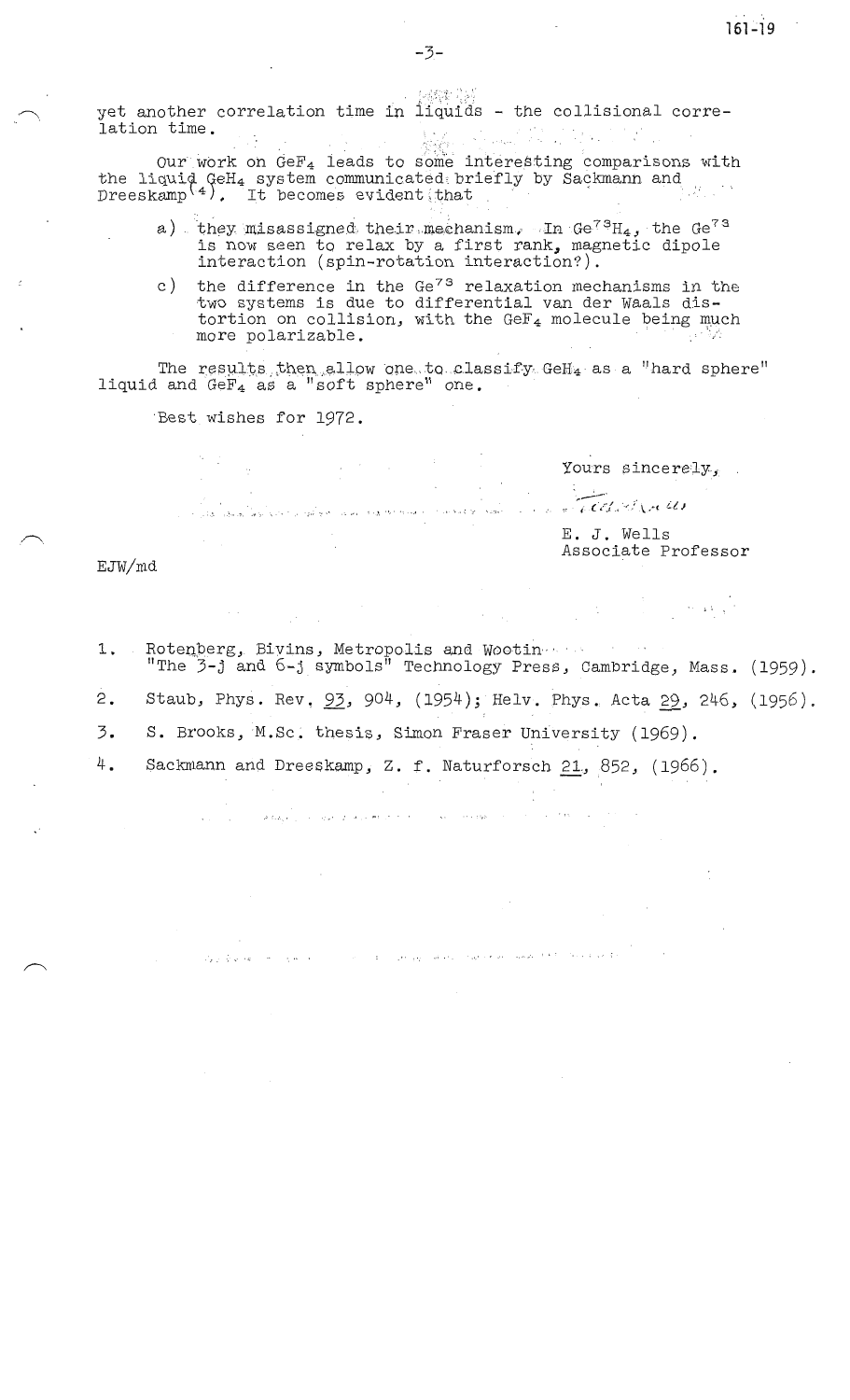

 $F/G$  1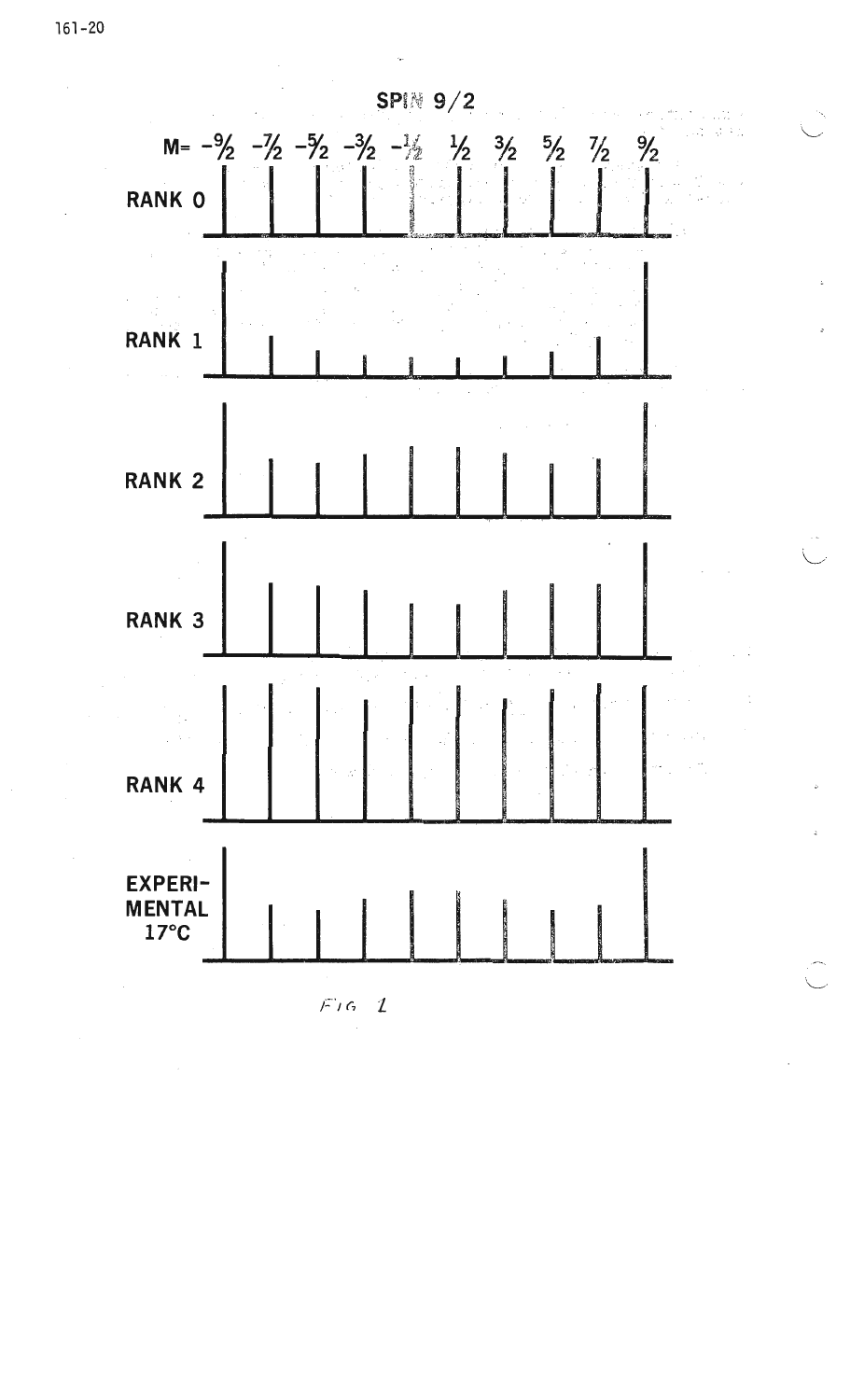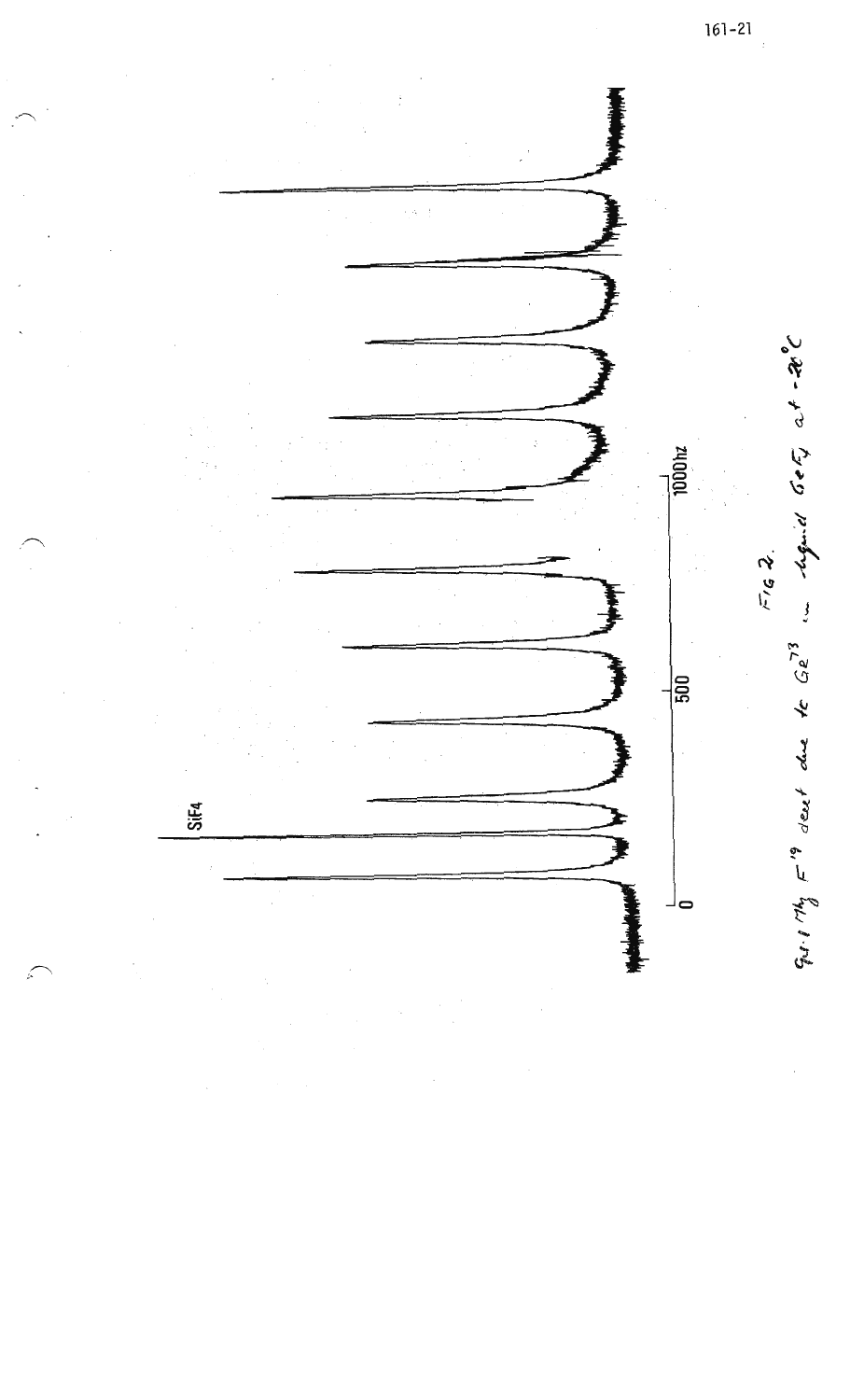Southern Illinois University

CARBONDALE., ILLINOIS 62901

and the state experiment of the construction of the con-

\ *r,*   $\smile$  .

*Department of Chemistry and Biochemistry* 

Janwsry 19, 1972

Dr. B. L. Shapiro **Inter** Department of Chemistry Texas A and M University<br>College Station, Texas 77843 College Station, Texas

TITLE: Deuterium Isotope Effects in Lanthanide Induced Shifts

Dear Barry:

A deuterium isotope effect has been observed in the shifts induced by lanthanide chelate complexes in the nmr spectra of alcohols in which deuterium is substituted for hydrogen geminal to the hydroxyl group. <sup>1</sup> In such cases, proton resonances of the deuterium substituted alcohol are shifted further than those of the unsubstituted alcohol. The effect is readily observed in mixtures of deuterium substituted (labeled) and unsubstituted (unlabeled) alcohols as a doubling of all resonance peaks concomitant with the shifts induced by the lanthanide complex. Similar effects have not been reported for alcohols in which the deuterium substitution is remote from the hydroxyl group. In this paper we report **data** obtained from additional systems.

Two suggestions have been offered as to the origin of the effect. The first is hydrogen bonding between the geminal H.(or D) and one of the oxygen atoms in a metal chelate ring. This has been proposed because, by gen a coms in a metal cherate ring. This has been proposed because, that the alcohol hydroxyl group coordinates with the metal chelate in a nearly eclipsed conformation relative to the geminal hydrogen. Thts conformation facilitates hydrogen bonding between the geminal H (or  $D$ ) and the ring oxygens of the metal chelate ligands. Such secondary hydrogen bonding could contribute to differences in association of the labeled and unlabeled alcohols.

161-22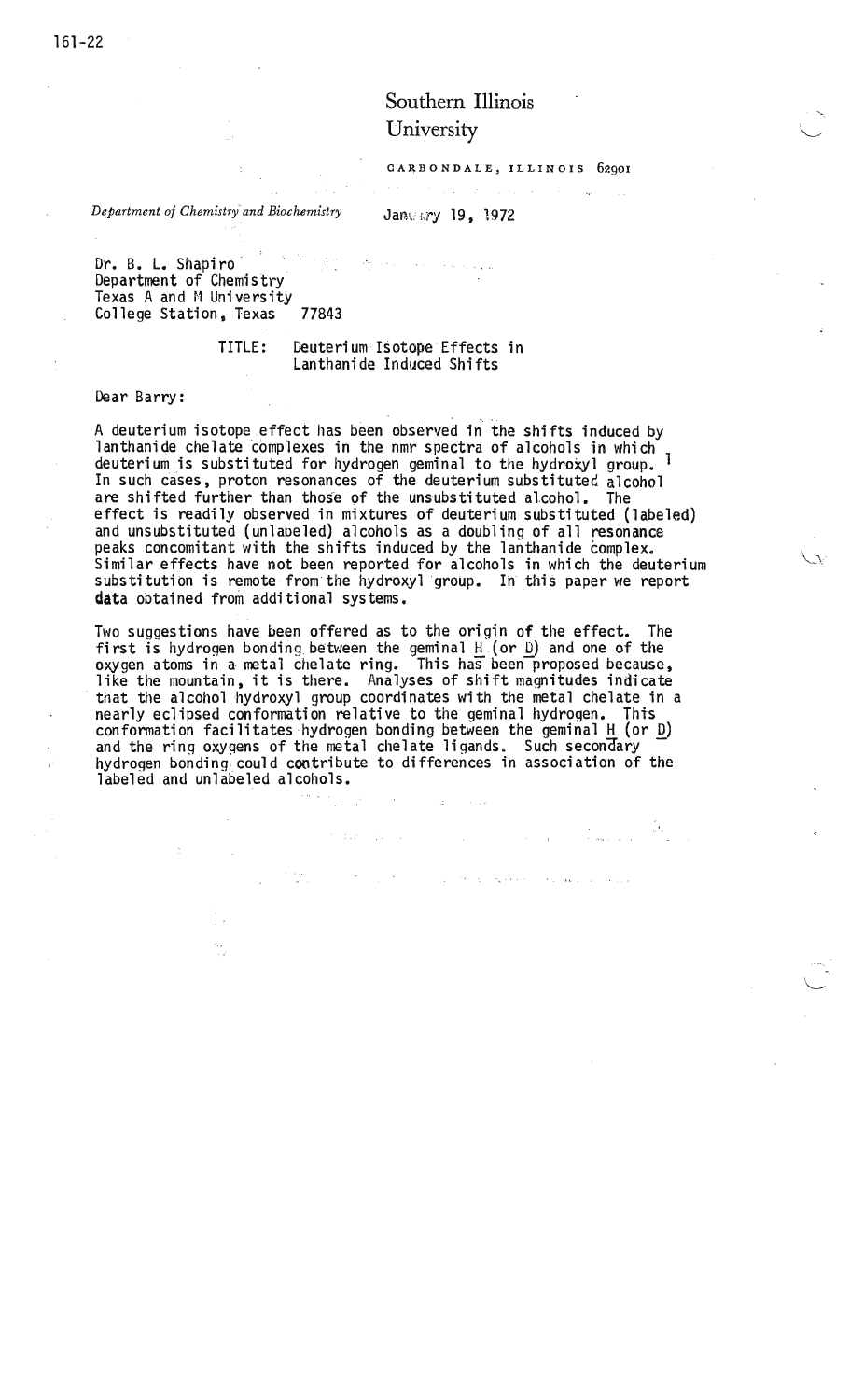Dr. B. L. Shapiro Page 2 January 19, 1972

Table. Percent Differences of Lanthanide Induced Shifts of Deuterium Substituted Alcohols Versus Shifts Observed for Unlabeled Molecules.

| Alcohol             | Shift % Difference |
|---------------------|--------------------|
| $CH3$ CHDOH         | 1.3                |
| $CH_3CD_2OH$        | 2.5                |
| HCD <sub>2</sub> OH | 2.7                |

A second suggestion is that geminal deuterium substitution increases the bacisity of the alcohol hydroxyl oxygen and thus increases the metal complex-alcohol association constant. Some of our data indicates this; in particular, the effect observed with l,1-dideuterioethanol is just twice that found for 1-deuterioethanol (Table).

Dr. Jacob Scheafer (Monsanto, St. Louis) suggested that our observations might be related to the deuterium isotope effects found in <sup>13</sup>C NMR studies by Reilly.  $^2$  Reilly reports that deuterium substitution on a carbon results in a shift of that carbon 13c resonance upfield (more shielding). Similar electronic effects acting in the compounds in our study could result in increased bacisity of the deuterium<br>substituted alcohol over that of the unlabeled molecule.<br>  $\begin{pmatrix} 1 & 1 \end{pmatrix}$  Sincerley, substituted alcohol over that of the unlabeled molecule.

 $\int_{\mathscr{U}}$ Sincerley,  $\cdot'$ an alba C. Hinckley W. A. Boyd G. V. Smith

*):,vy-*

1. G. V. Smith, W. A. Boyd, and C. C. Hinckley, <u>J. Am. Chem. Soc</u>., 93, 6319 (1971).

2. C. A. Reilly, TAi1UNN, No. 156, September l97L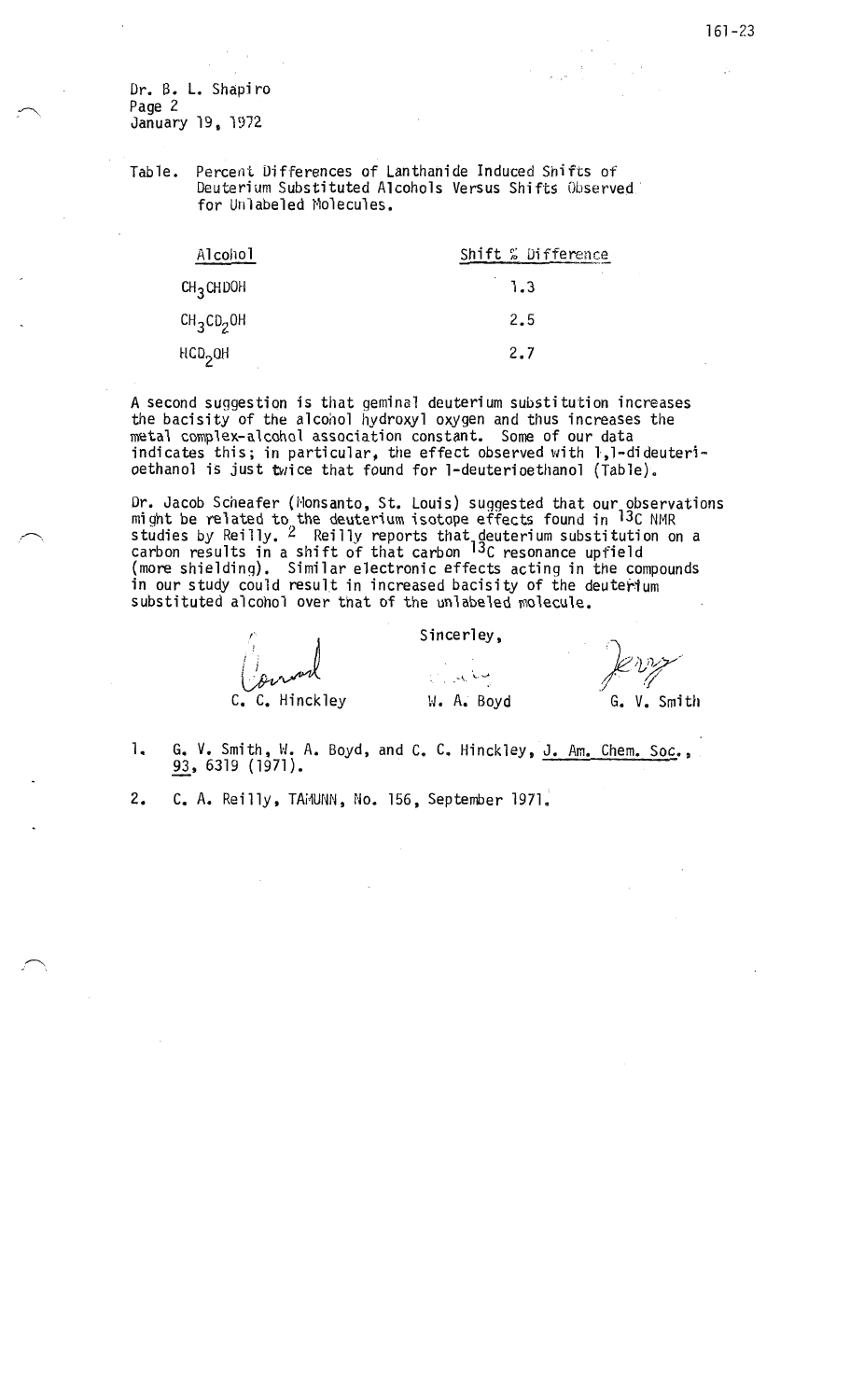### 161-24 Dr. W. Brügel c/o

### **Badische Anilin- & Soda-Fabrik AG**

Hauptlaboratorium



Telefon (06 21) 601 (Vermittlung) Telex 464811 basf d (Zentrale) Telegramine: BASF **Ludwigshafenrheln** 

Bankverbindung: Landeszentralbank 6700 Ludwigshafen, Glrokonto **.545** 07300

i BASF · 6700 Ludwigshafen .Luftpost

Prof. Dr. B.L. Shapiro

Department of Chemistry Texas A & M University

College Station, Texas 77843

US iA

**Betreff** 

lhre Zelchen lhre Nachrlcht vom Unsere Zelchen Telefon-Durchwahl Telex ludwlgshafen WH/PV .Brli/Dr

Telefon-Durchwahl Telex<br> $(9521)$  60-  $8401$  464-

Ludwigshafen<br>21. Jan. 1972

\ ' -----

#### Beobachtungen am HR-220

Sehr geehrter Herr Professor Shapiro!

Ihr "blauer Brief" vom 3. Januar 1972 trifft uns in einer vergleichsweise schlechten Lage an. Herr Dr. Friebolin hat uns am 31. Dezember 1971 wieder verlassen, um an die Universität (Heidelberg) zurückzukehren. Ich selbst habe mich seit etwa 2 Jahren mehr Fragen der Röntgenphotoelektronenspektroskopie (XPS: oder ESCA) zugewandt. Dadurch 1st das NMR-Labor zur Zeit sozusagen verwaist. Natürlich wird eine Menge Arbeit erledigt, aber es handelt sich dabei mehr um Routineaufgaben, über die es nichts zu berichten gibt. Aber vielleicht können wir unserer Verpflichtung durch die Mitteilung der folgenden kleinen Beobachtung an unserem HR-220 nachkommen:

Vor Uber 1 Jahr war das Feld bei diesem Gerat so weit weggedriftet, daB die Veranderungsmoglichkeit des Offset nicht mehr ausreichte, Feld und Sender in die richtige Beziehung zueinander zu bringen. Es war vielmehr notwendig, das Feld neu einzurichten. Dazu wurde die supra-

 $-2 -$ 

Bernhard Timm, Vorsltzender; Hans Frelensehner, siellv. Vorsltzender;

Aufslchtsratsvorsltzend1!r: Carl Wurster Wolfgang Helntzeler; Erich Henkel; Walter Ludewig; Rolf Mag9ner; Sitz der Gesellschaft: 6700 Ludwigshofen Vorstand Hana Moell; Adolf Stelnhofer : · stellv.: Friedrich Karl Dribbusch; Berthold Frank; Horst Pommer;<br>Matthias Seefelder; Herbert Willershan

Eintragungsnummer: HRB 1001 Lu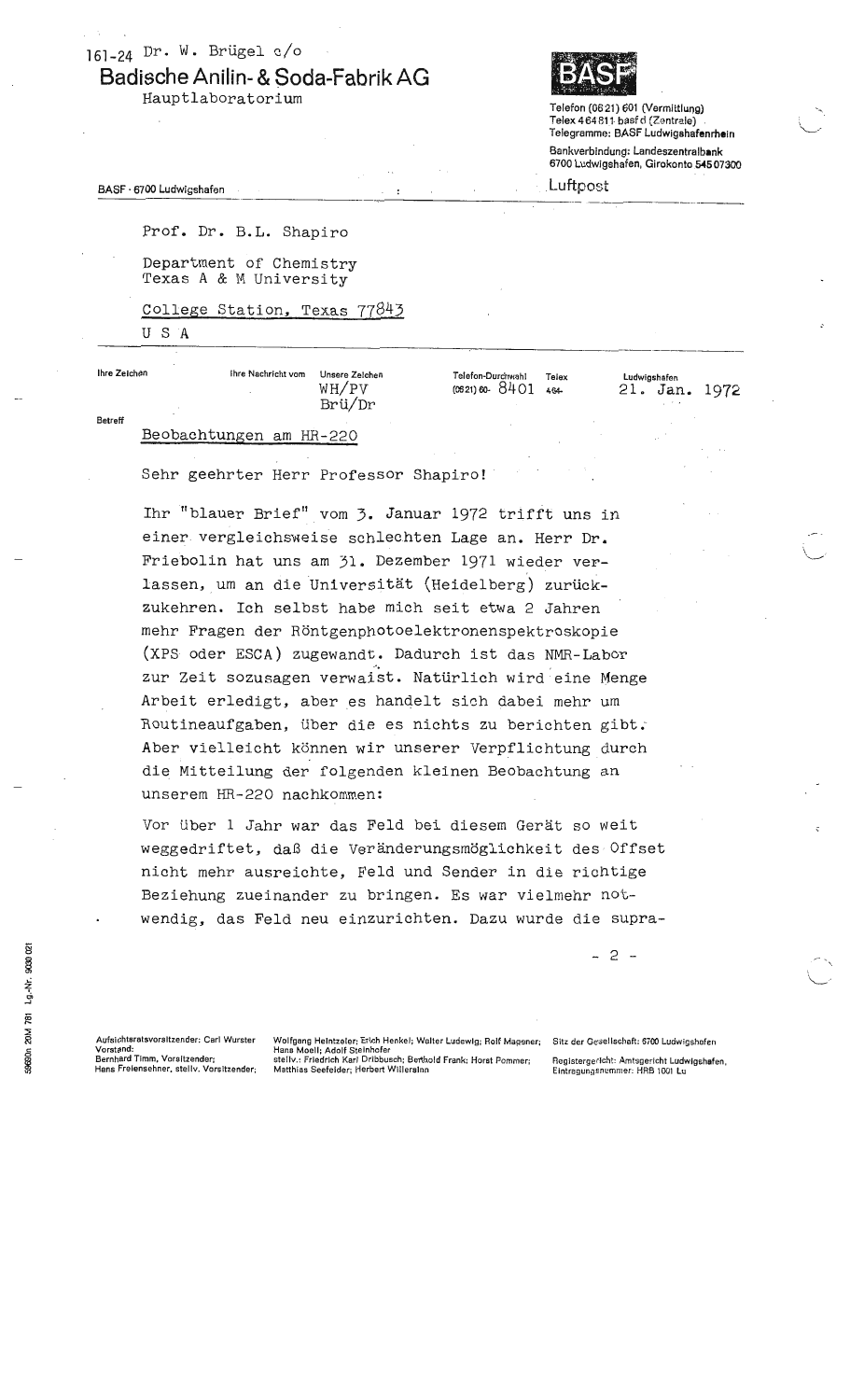| Empfänger      |               | Unsere Zeichen | 67 Ludwigshafen am Rhein |               | Blatt |
|----------------|---------------|----------------|--------------------------|---------------|-------|
|                | Prof. Shapiro | WH/PV          |                          | 21. Jan. 1972 |       |
| <b>Betreff</b> |               | Brü/Dr         |                          |               |       |

leitende Solenoidspule atromlos gemacht. Uberraschenderweise verblieb ein merkliches magnetisches Restfeld (nachgewiesen durch seine Anziehung auf eine an \_einem Faden aufgehängte eiserne Büroklammer). Nach Warmfahren der Spule verschwand dieses Restfeld, trat jedoch nach Abkühlung bis zur Supraleitung, Erregung der Spule bis zum Höchstfeld und erneutem Stromlosmachen wiederum auf. Zur Erklarung nahmen wir einen SchluB zwischen einigen Spulenwindungen an, der es unmöglich machte, die betroffenen Teile im supraleitenden Zustand stromlos zu machen, wahr\_end bei Ver las sen der .Supralei **tung**  der Widerstand den nun nicht mehr genährten Strom und damit sein Magnetfeld vernichtete. Aus äußeren Gründen lieBen wir damals die Sache auf sich beruhen und **mach**ten das Instrument wieder meBbereit. Es zeigte sich, daB ein merklicher, nicht mehr direkt beeinfluBbarer z<sub>1</sub>-Gradient vorhanden war, der die Herstellung der notwendigen Feldhomogenität sehr erschwerte. Den Herren Dr. Friebolin und Ing. Heft gelang es aber mit viel Arbeit und Mühe, einen brauchbaren Meßzustand herzustellen.

Zu Weihnachten 1971 muBten wir wegen unertraglich gewordener Heliumabdampfrate - wir vermuteten Wasser im He- und  $N_2$ -Raum (wie es auch der Fall war) - die Spule zwecks Reinigung des Instruments erneut warmfahren. Piesmal entnahmen wir den Solenoid dem Dewar, und siehe da: die beiden AnschluBklemmen eines sog. persistent switch hatten sich gelockert und gaben keinen Kontakt mehr, so daB der in den betroffenen

- 3 -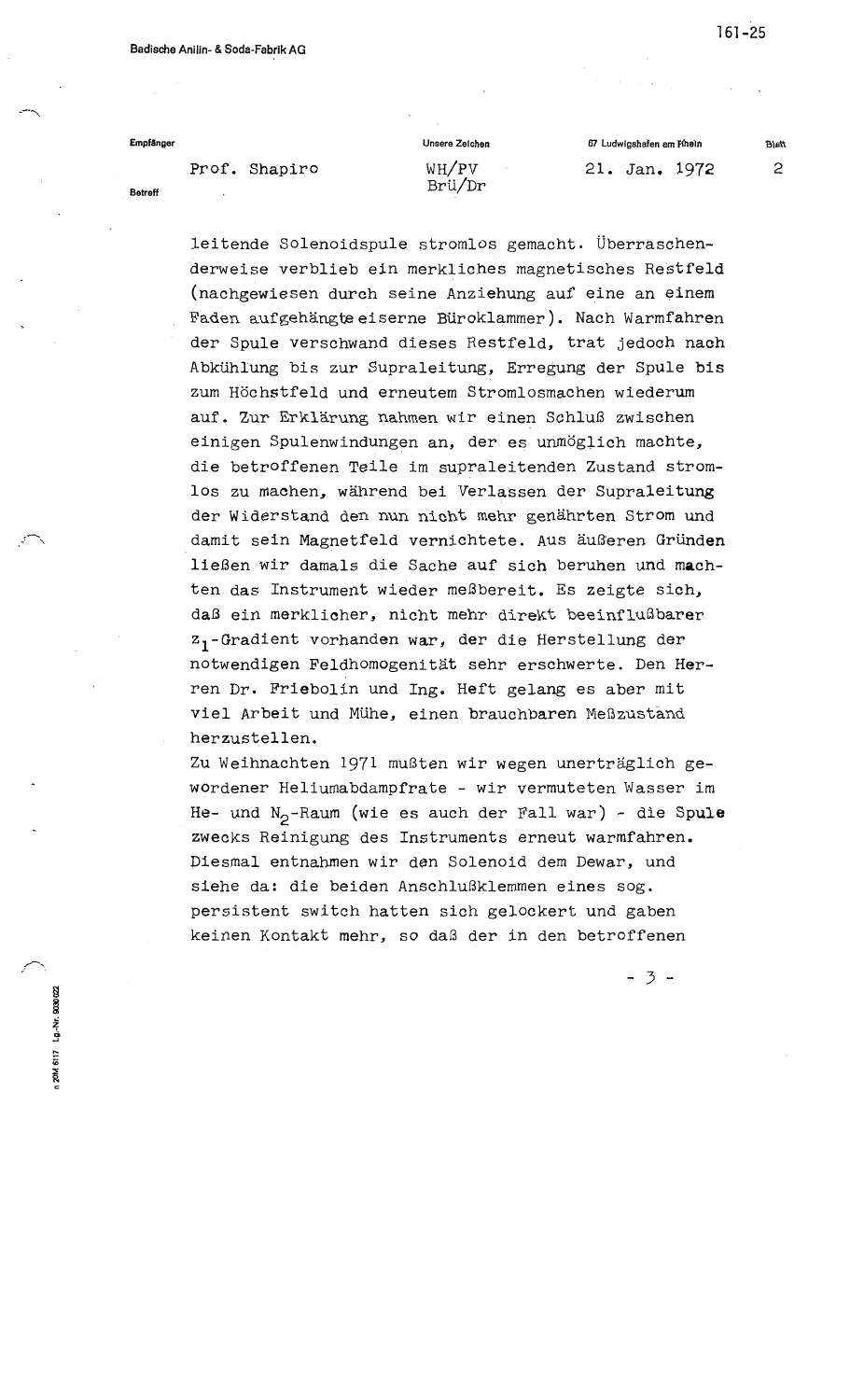#### $161 - 26$ Badische Anilin- & Soda-Fabrik AG

| mpfänger: |               | Unsere Zeichen  | 67 Ludwigshafen am Rhein | <b>Blatt</b> |
|-----------|---------------|-----------------|--------------------------|--------------|
| Betreff   | Prof. Shapiro | WH/PV<br>Brü/Dr | 21. Jan. 1972 3          |              |

Spulenteilen fließende Strom im supraleitenden Zustand nicht mehr zu beeinflussen war. Dies war die Ursache für das auch diesmal wieder von uns beobachtete Restfeld bei angeblich stromloser Spule. Nach Festdrehen der Klemmschrauben verschwand bei entsprechendem Test das Restfeld, und das Instrument konnte in normaler Weise meßbereit gemacht werden. Es arbeitet jetzt wieder sehr zufriedenstellend mit einer Linienbreite von etwa 0,5 Hz (gemessen an TMS). Die zugehörigen Arbeiten wurden von meinem langjährigen Mitarbeiter Herrn Ing. Heft ausgeführt.

Mit freundlichen Grüßen

W. Brügel  $(D_{\mathbf{r}})$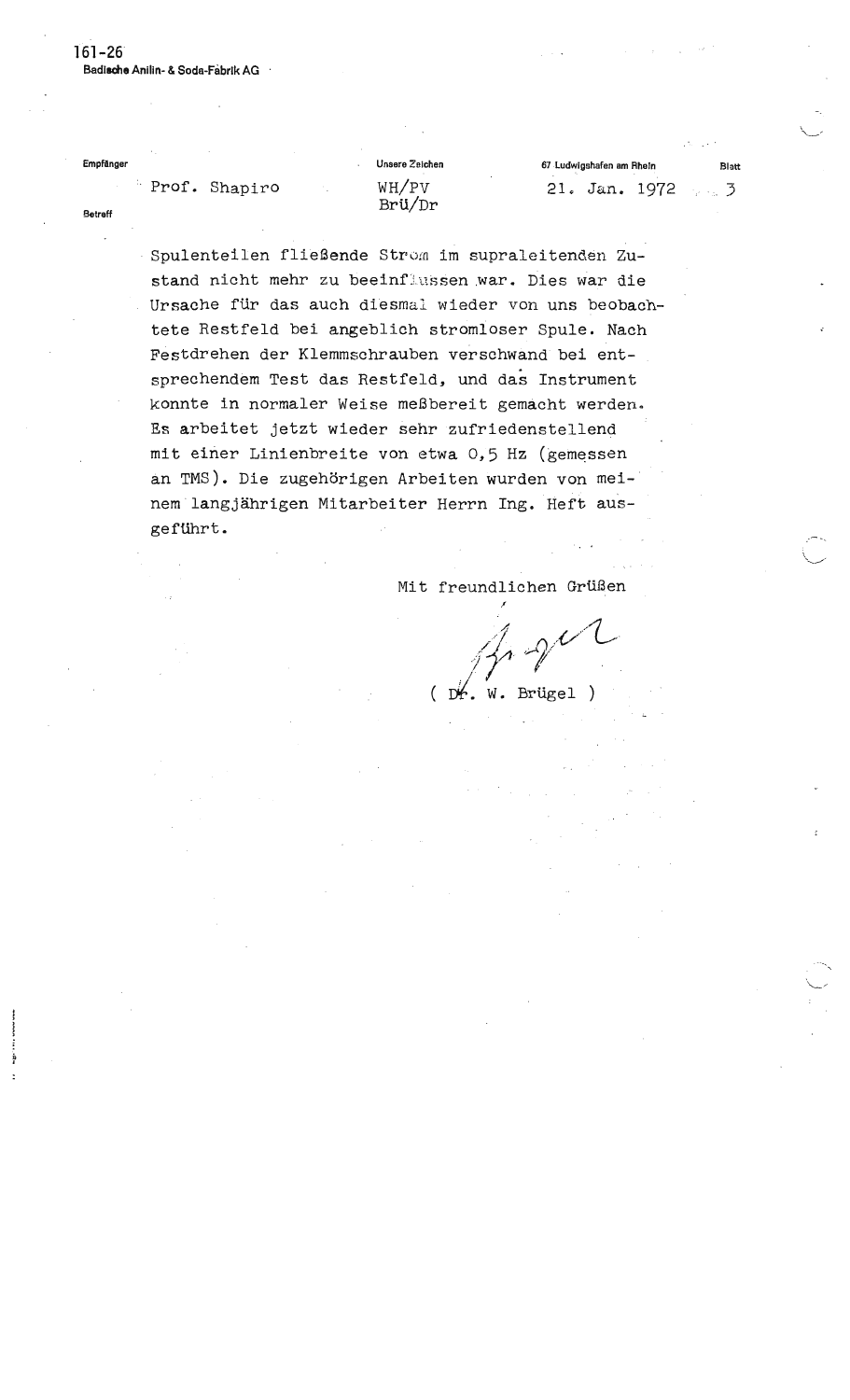#### MONTE CATINI EDISON S. p. A. STABILIMENTO PETROLCHIMICO

#### PORTO MARGHERA

Prof. Bernard L. Shapiro **Texae** A & M Univereity College of **Science**  College Station, Texas 77843 U. S. A.

Porto Marghera 25 january 1972

Centro Ricerche Petrolchimiche<br>Montecatini Edison S.p.A. Stabilimento Petrolchimico Via dell'Elettricità, 41 30175 Porto Marghera (Venezia)<br>ITALY

Subject: Stereochemistry of the addition of DCl to Acetylene.

Recently we have analyzed by NMR spectroscopy the reaction products of the addition of DC1 to CHECH. This reaction was performed at 140°C in presence of  $HgCl<sub>2</sub>$  carried on active carbon. By MS analysis, in synthetised deuterated vinyl chloride, only

C<sub>2</sub>H<sub>2</sub>DC1 species were detected. As consequence exchange reactions **between** reagents and products should be excluded.

The NMR spectrum of the reaction products shows the presence of· **two** isomeric deuterated species :

 $D_{\text{H/A}}$  (cis)

 $\left(\begin{array}{c}\n(B)H \\
\hline\nD\end{array}\right) = C \begin{array}{c}\nC1 \\
\hline\nH(A)\n\end{array}$  (trans)

Both the isomers present an AB spin system. Agreement for calculated and experimental lines and intensities was obtained.

In table 1 are reported the values of the parameters obtained for both species. The parameters of trans isomer, made allowance for the temperature, are in agreement with Whipple data. NMR data of cis isomershave not yet been reported. **Moreover** from the peak areas of the B proton, a 9/1 cis/trans

isomer ratio was calculated.

Yours sincerely<br>Adelio Rigo) Giorgio Gurato

(Giorgio Gurato)

Reference: E.B.Whipple, W.E.Stewart, G.S.Reddy, J.H.Goldstein J.Chem.Phys. 34, 2136 (1961)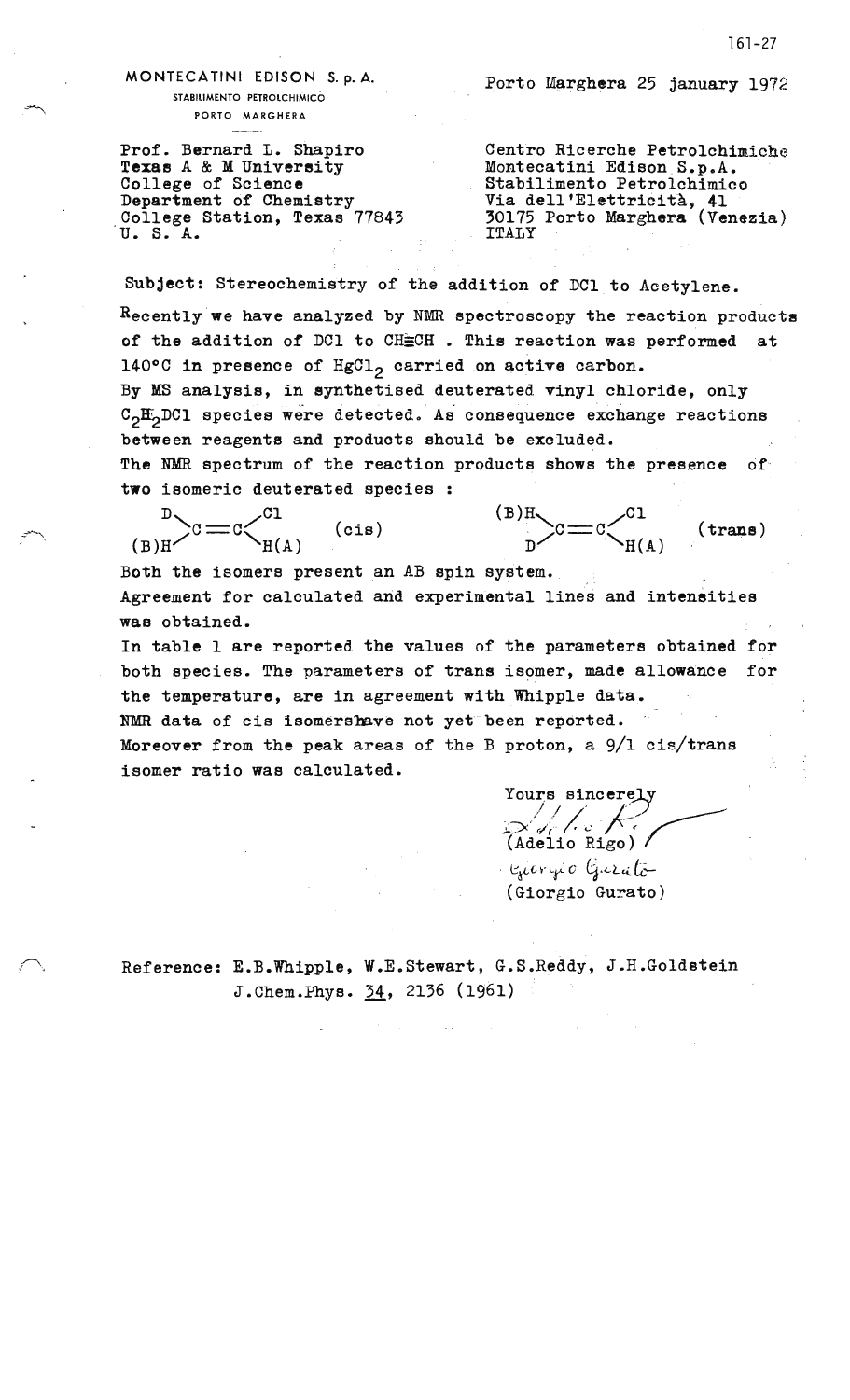Table 1. - NMR parameters of cis and trans vinyl chloride  $\beta$  -d<sub>1</sub>

(the chemical shifts are expressed in ppm and the coupling constants in Hz).

|                            | $(B)$ H <sub><math>\sim</math>C</sub> =<br>$c$ -Cl<br>TRANS ISOMER | CIS ISOMER                                                 |
|----------------------------|--------------------------------------------------------------------|------------------------------------------------------------|
| Isotopic Purity            | $\simeq$ 100                                                       | $\simeq$ 100                                               |
| Reference                  | TMS                                                                | TMS                                                        |
| Solvent                    | CDCI <sub>3</sub>                                                  | CDCI <sub>3</sub>                                          |
| Concentration              | 50 % in volume (45 % trans isomer<br>and $5\%$ cis isomer)         | 50 % in volume (5 % cis isomer<br>and 45 $%$ trans isomer) |
| Temperature                | $-19$ °C                                                           | $-19$ °C                                                   |
| $\delta$ (A)               | $6 - 31$                                                           | $6 - 30$                                                   |
| $\delta$ (B)               | 5.50                                                               | 5.44                                                       |
| $\delta$ (A) $-\delta$ (B) | 0.81                                                               | 0.86                                                       |
| $J(A \cdot B)$             | 14.70                                                              | .7.00                                                      |
| $J(B \cdot D)$             | $-0.22$                                                            | $-0.22$                                                    |
| $J(A \cdot D)$             | 1.00                                                               | 2.20                                                       |
|                            |                                                                    |                                                            |

 $\left\langle \right\rangle$ 

161-28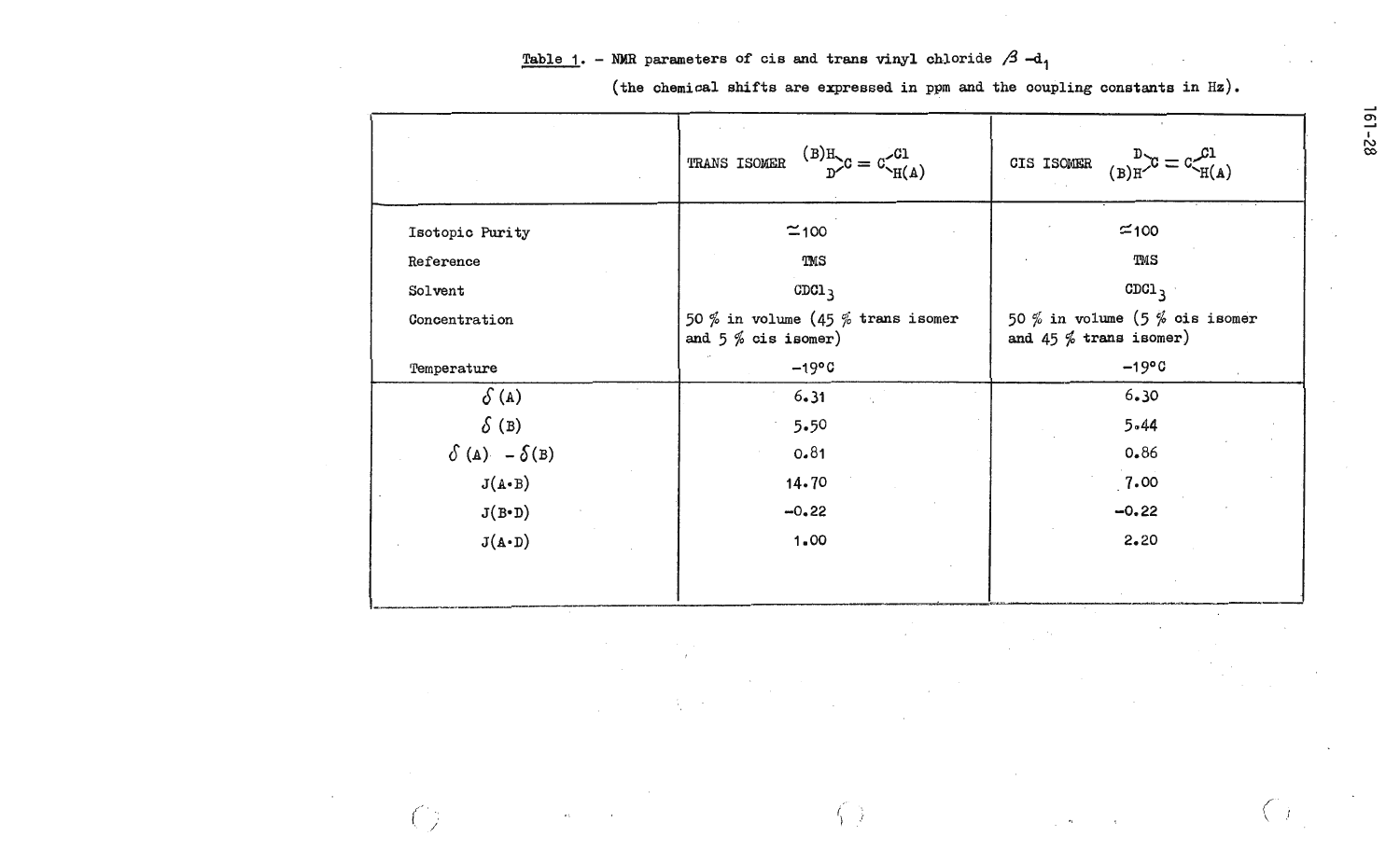

 $161 - 29$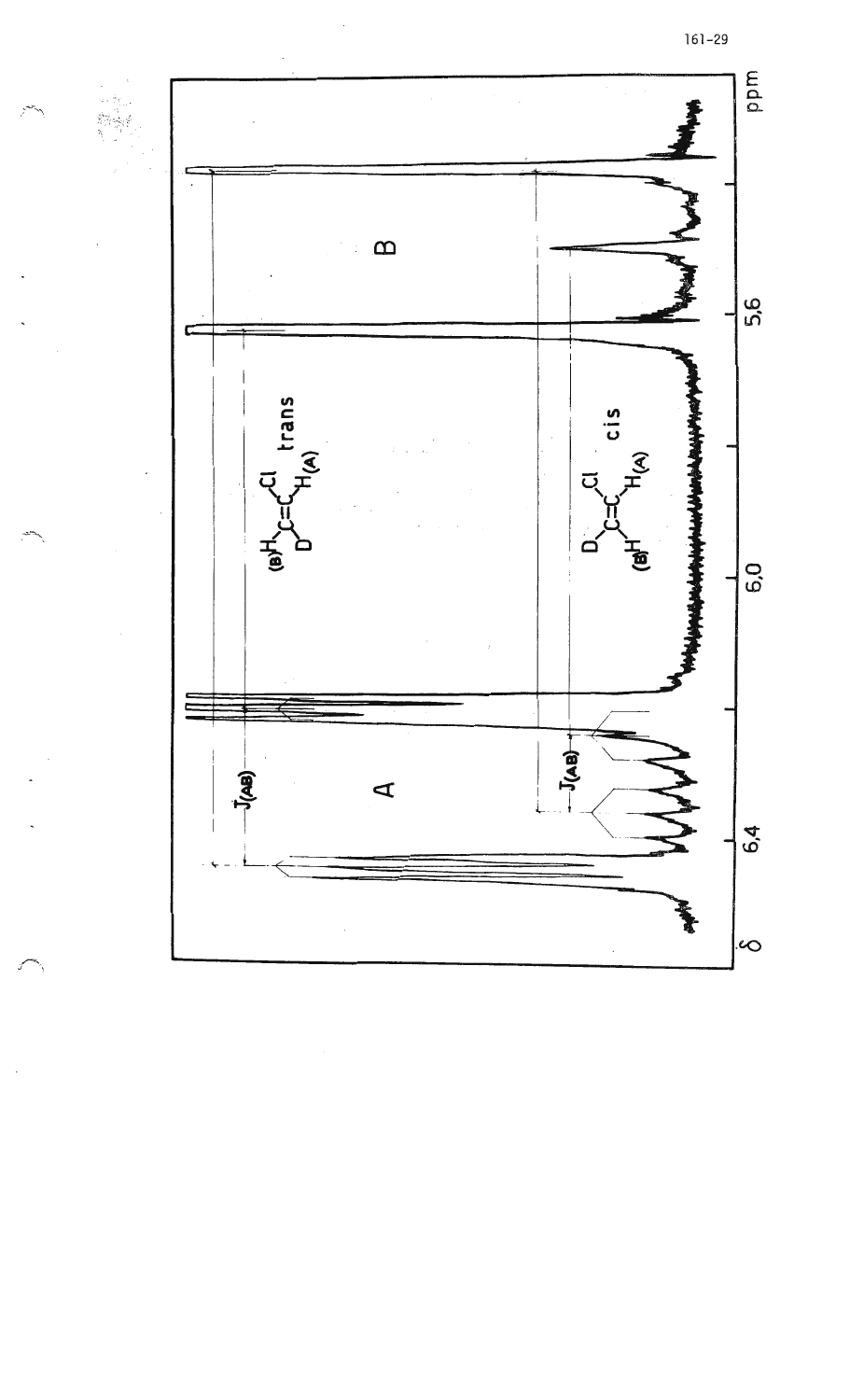161-30

# Unilever Research

Colworth/ Welwyn Laboratory Unilever Limited The Frythe<br>Welwyn Herts England. <sup>1</sup>

Telephone Welwyn 5121



EGF/BLM

**·Professor** B.L. Shapiro» **Department** of Chemistry, **Texas A** & M University, College Station, Texas  $77843$ , U. S. A.

28th January, 1972.

Dear Professor Shapiro,

#### Perkin-Elmer Rl0 60 MHz NMR Instrument For Sale

Due to a reorganization of the NMR facilities at these laboratories, we have available for sale a 1963 Perkin~Elmer Rl0 60 MHz high resolution NMR Spectrometer. This instrument has been well caredfor, and is capable of giving excellent results. Among the star attractions offered are

> \* Flux stabilizer \* Double resonance accessory  $*31$  P probe and r.f. source

The excellent Perkin-Elmer variable temperature facility.

If anyone is interested, or knows of anybody who might be interested, please contact me at the above address.

Yours sincerely,

#### DR. E.G. FINER.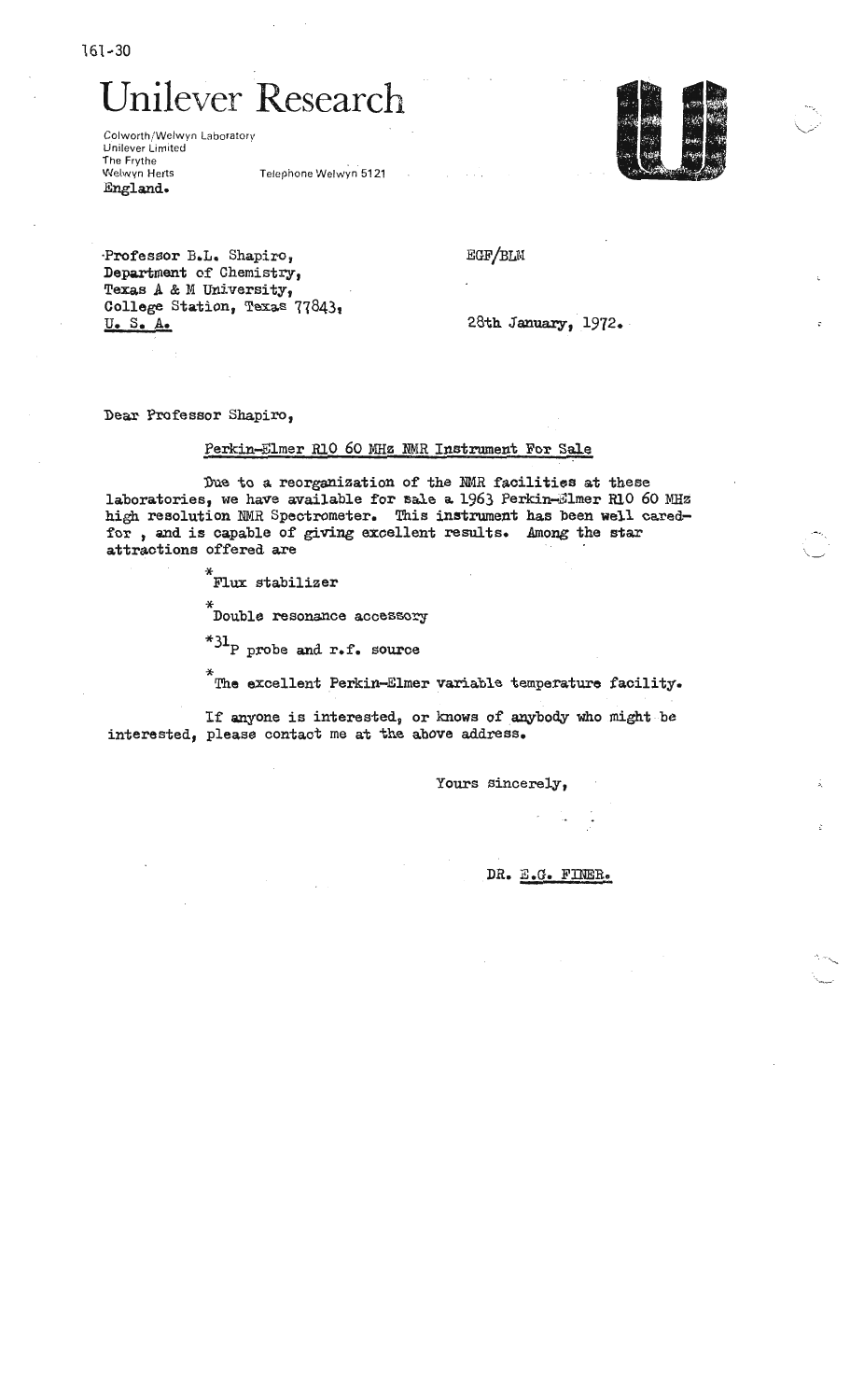

THE UNIVERSITY OF NEW MEXICO! ALBUQUERQUE, NEW MEXICO 87106

I

DEPARTMENT OF CHEMISTRY ' TELEPHONE 505 : 277-2821

January 31 , 1972

### <sup>15</sup>N SPECTRA OF 5-PHENYLTETRAZOLES

Dr. B. L. Shapiro Chemistry Department Texas A&M University College Station, Texas 77843

Dear Or. Shapiro:

Over the past ten years I have been aware of the NMR letter which you publish but unaware of how to get on the mailing list. Recently I learned that this can be done simply by sending a letter containing recent work in NMR which might be of interest to NMR spectroscopists.<br>To this end I enclose the following:

5-Phenyltetrazole is a ring molecule containing four adjacent nitrogen atoms. Recently, in studying a problem on rearrangements, I was able to obtain two spectra of this molecule which might be of interest. These spectra were run on an XL-100-15 spectrometer with FTS (620-L) with the help of Bill Jankowski of Varian Associates. The first is the 15N spectrum of 5-phenyltetrazole with no decoupling. The downfield peak (N<sub>2,3</sub>) is 26 ppm upfield of aqueous acidified <sup>15</sup>NO<sub>3</sub>- in NH<sub>4</sub>NO<sub>3</sub> while the broad upfield peak  $(N_1, 4)$  is 58.8 ppm away from the other peak. Proton noise decoupling shows that the two kinds of nitrogen atoms are both being relaxed significantly by the protons by means of a dipolar process. The N1,4 nitrogens show the greatest effect which is to be expected. The NOE is  $-3.86$  for  $N_1$ ,  $4$  and  $-0.69$  for  $N_2$ ,  $3.$  As can be seen from the sign of the NOE, the negative magnetogyric ratio of nitrogen leads to inversion of the peak upon decoupling. The magnitude of the NOE also suggests that the ring proton is possibly migrating around the ring and spending some time on the nitrogens since the dipolar contribution to relaxation does not follow the normal  $r^{-6}$  dependence.

The sample was prepared by dissolving 200 mg of 5-phenyltetrazole in<br>1/2 ml of DMSO. There is reason to believe that there would be some solvent effect in the shifts of the nitrogens. No correction for bulk susceptibility has been made. In addition, the enrichment of the nitrogens was 100% in any given position for any given molecule but the enrichment was only done for one position at a time. Therefore, the effective enrichment was about 25%. The 5mm sample tube was placed

inside a 12mm tube containing D<sub>2</sub>0 (for locking purposes) and spun.<br>
I hope this is sufficient for a contribution and "subscriptio<br>
to the NMR newsletter.<br>
Sincerely,<br>  $\sqrt{2\pi}\Omega_{\text{unc2}}$ I hope this is sufficient for a contribution and "subscription" to the NMR newsletter.

Sincerely, ·  $\frac{1}{2}$ 

Wm. M. Litchman

WML:bje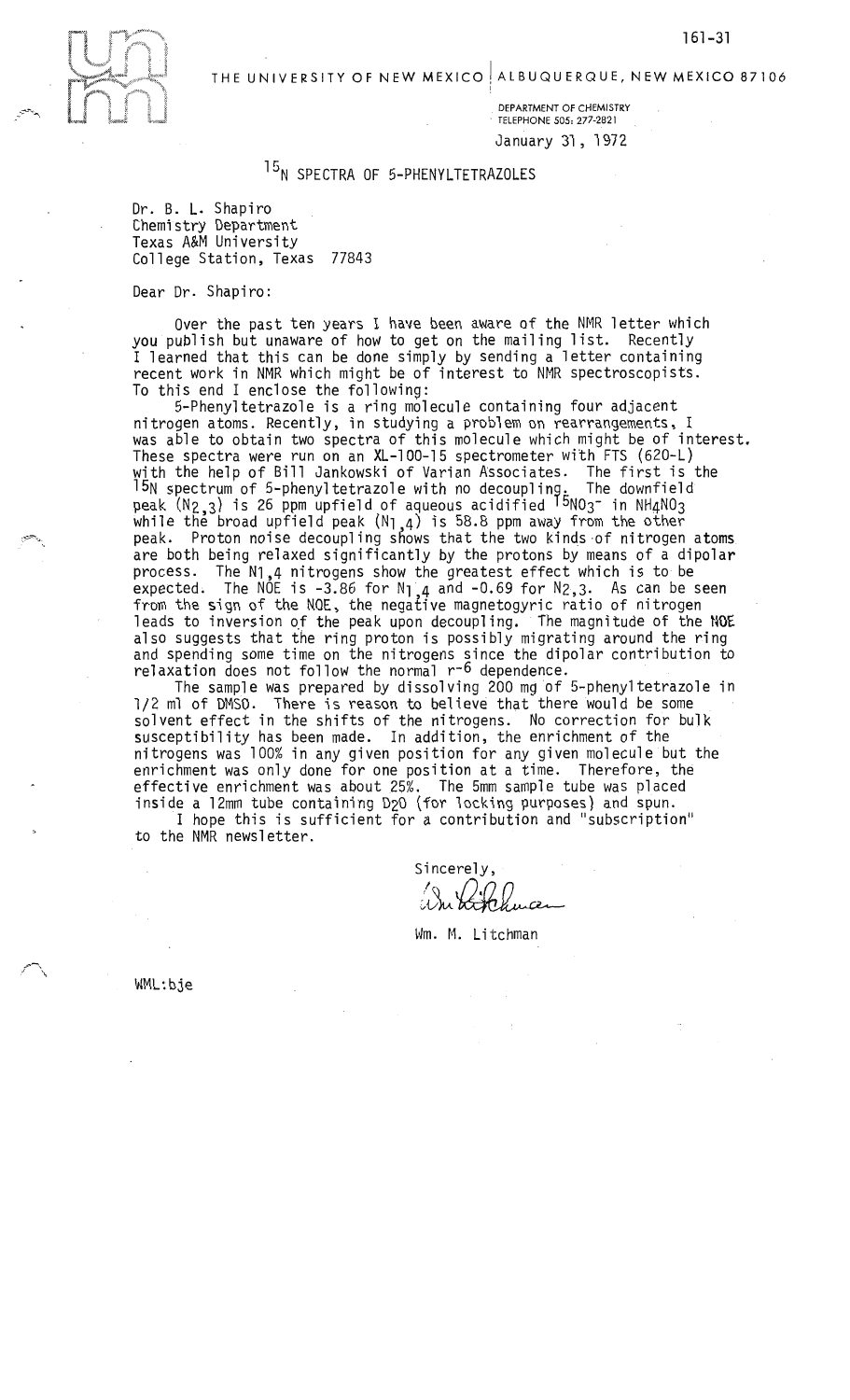

# **QU!EEN MARY COLLEGE**

UNIVERSITY OF **LONDON** 

1st February, 1972

DEPARTMENT OF CHEMISTRY Professor K. W. Sykes, M.A., B.Sc., D.Phil. Professor B. C. L. Weedon, Ph.D., D.Sc., F.R.I.C.  $Fr$ ofessor D. C. Bradley, B.Sc., Ph.D., D.Sc., A.R.I.C.

MILE END ROAD LONDON E1 ANS Tei. 01 -980 4811

Professor B.L. Shapiro, Chemistry Department, Texas A&M University, College Station, Texas 77 843 •

#### ONE YEAR'S FOURIER ON  $13C$  AND  $15N$

Dear Barry,

We have been operational on our Bruker for just over a year, and (apparently) like most other groups in the  $^{13}$ C Fourier area to judge from your letters we have endeavoured to work around the clock on a 7 day week.

Our National  $^{13}$ C service to other University Groups went operational, officially at least, on 1st June, 1971 with the posting by the Science Research Council of 'brochures' to all U.K. Universities. We had 'serviced' some Groups before then to get the feel of the problems associated with extramural activities, and to phase the service organisation in slowly along with the technical know how.

We have tended to keep our noses to one particular configurational grindstone in an endeavour to educate ourselves to stay operational in a given mode without indulging in frequent changes of configuration. We thought that we would degrade the spectrometer enough during our apprenticeship without inviting trouble by repeatedly changing every 'plug-in' in sight, as a good spectroscopist with a new toy might be tempted to do. In retrospect I am convinced this was the best way. There are enough 'problems of technique and organisation with seven or more operators without inviting trouble by introducing half a dozen spectrometer modes as well.

Our normal configuration has been  $^{13}$ C, 10mm tube,  $^{19}$ F lock (internal and ... capillary),  $^1$ H noise decoupling, Fourier (1). Even so we have been adventurous enough to have successfully demonstrated the feasibility and something of the utility of  $15N$  Fourier studies even in natural abundance (2) (3). Ed. Rosenberg has conducted a  $^{13}$ C survey of organometallics (4), and John Briggs has successfully noise-decoupled  $19F$  from  $13C$  in the archetypal fluoroaromatics, using an  $1H$  lock. Bruker installed our <sup>2</sup>D lock early, and a single coil attachment gratis.

We have had our share of collaboration: from Dr. Moss and Dr. Hart of shift reagent fame on Lanthanide induced  $13C$  shifts (5); with visits from John Sogn (permission of Willie Gibbons at Rockefeller) for <sup>15</sup>N; Erkki Rhakamaa (Oulu, Finland) for  $^{13}C - ^{15}N$  couplings, the Kowalewskis (who precipitated our first 13c natural abundance spectra for an oriented sample); Luciano Milone (Turin) with ah exciting Rutherium carbonyl cluster compound; and Robert Baert (from Professor van Binst's group in Belgium) who kept us cheerful during a breakdown.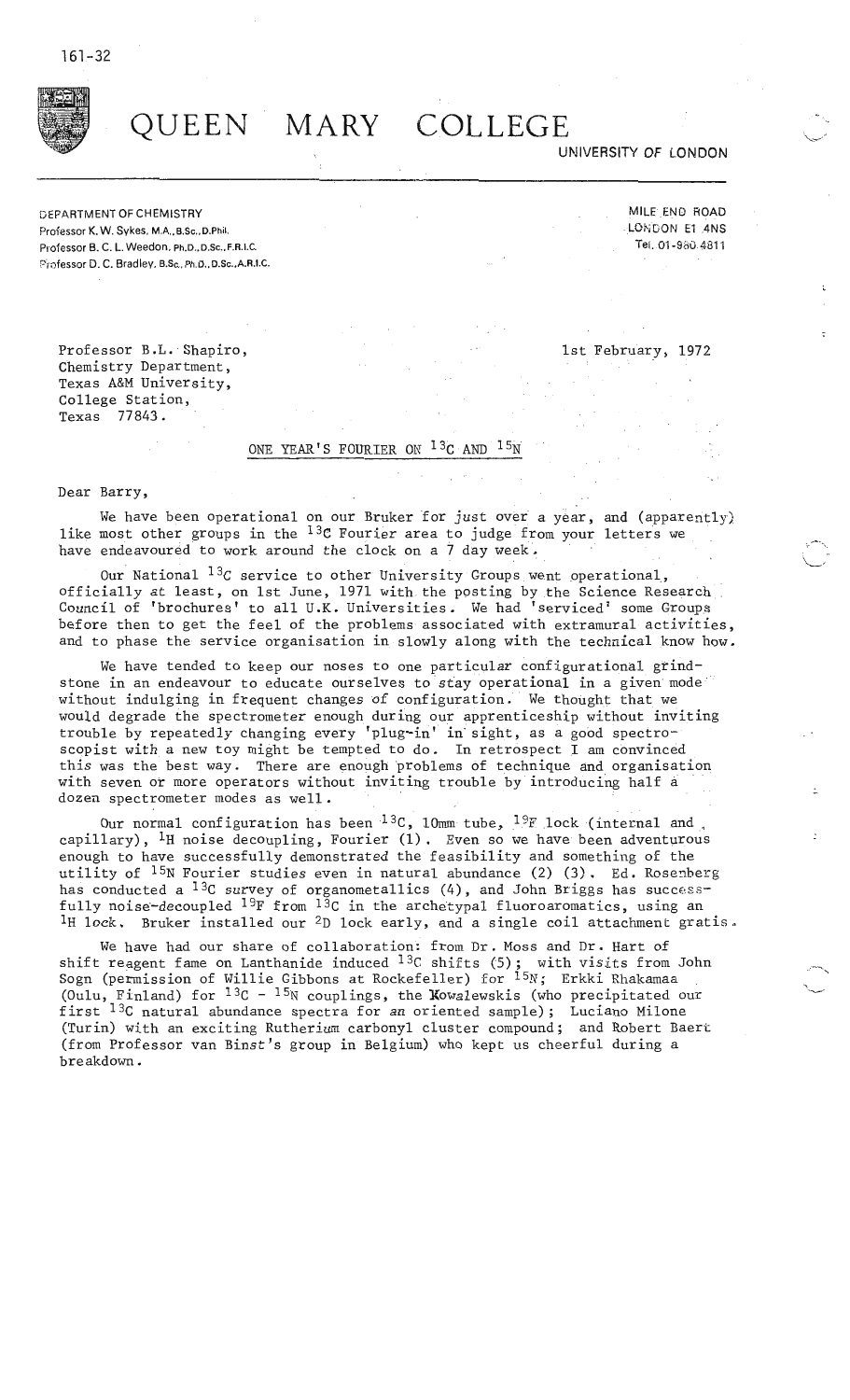The score on spectra has been about 1650 in one year (Jan.1971 - Jan.1972). 1350 were  $^{13}$ C and 300  $^{15}$ N. The service, run by Les. Farnell and Eira Hughes, so far has been only on  $^{13}$ C and accounts for about 450 spectra. The average overall is thus about 4 per day which, amazingly, is about the figure forecast in the grant application. We have not, need I say, restricted ourselves to short favourable runs.

The down-time has been about 25%. I do not know how this compares with experience elsewhere, but from the honest but guarded phrases concerning troubles in other letters, I suspect not badly. It is a figure on which we might improve if our reparative expertise increases faster than the decay rate of the spectrometer. Otherwise, breakdown may be a term applicable not only to the spectrometer.

Our qualified success would not have been possible without the skill, goodwill and cooperation of all members of the group, and I should like to acclaim them for their record, including exiles like Paul Pregosin now in Delaware.

Best Wishes,

Eи

#### E. W. Randall

(1) P.S. Pregosin, E.W. Randall, Chem. Comms. 399 (1971) (2) J.M. Briggs, L.F. Farnell, E.W. Randall, Chem.Comms. 680 (3) P.S. Pregosin, E.W. Randall, A.I. White, Chem.Comms. 1602 (4) L.F. Farnell, E.W. Randall, E. Rosenberg, Chem.Comms. 1078 (5) J. Briggs, F.A. Hart, G.P. Moss, E.W. Randall. Chem.Comms. 364 (1971) (1971) (1971) (1971)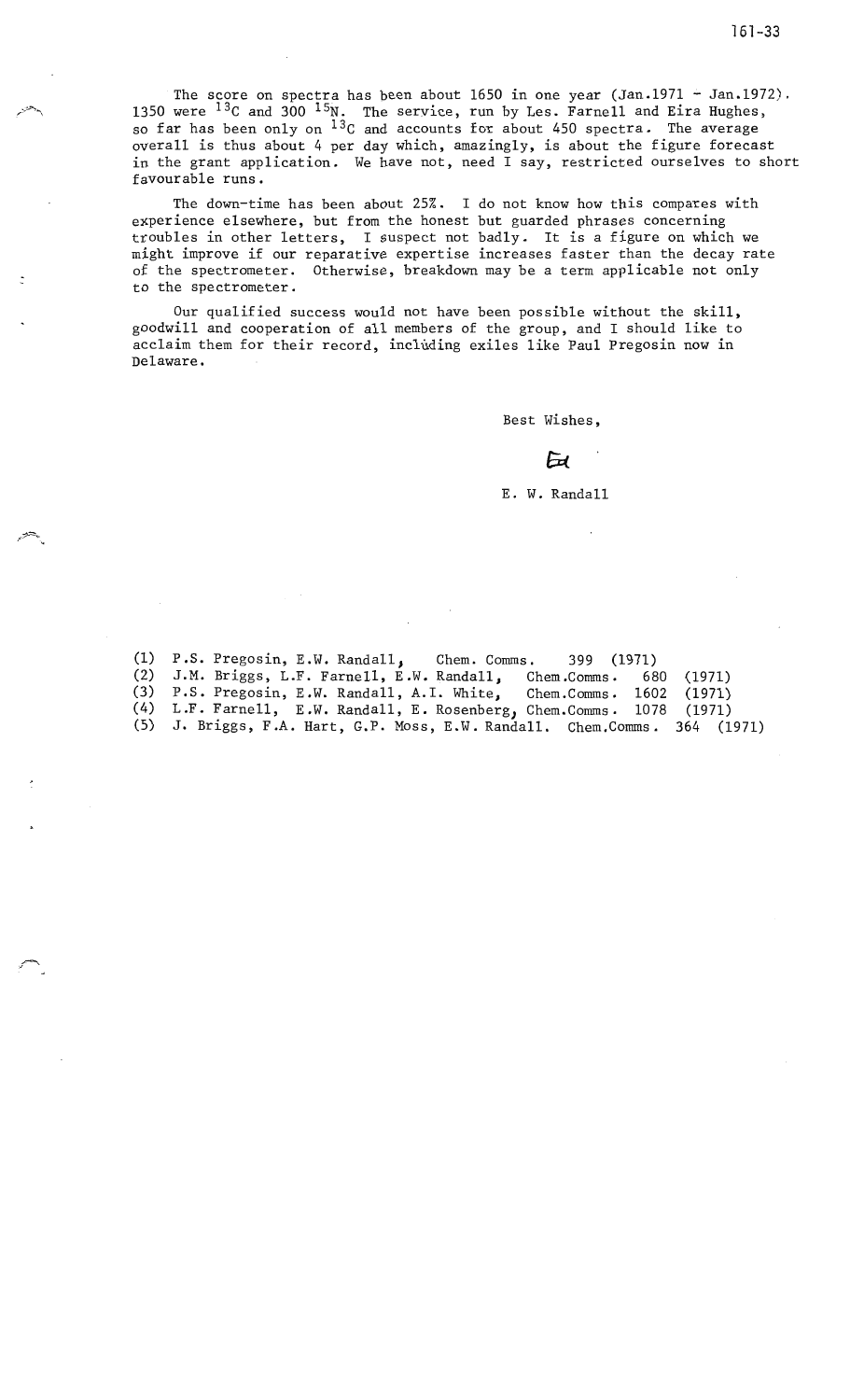$\label{eq:2} \begin{split} \mathcal{L}_{\text{max}}(\mathbf{r},\mathbf{r}) = \mathcal{L}_{\text{max}}(\mathbf{r},\mathbf{r}) = \mathcal{L}_{\text{max}}(\mathbf{r},\mathbf{r}) \mathcal{L}_{\text{max}}(\mathbf{r},\mathbf{r}) \mathcal{L}_{\text{max}}(\mathbf{r},\mathbf{r}) \mathcal{L}_{\text{max}}(\mathbf{r},\mathbf{r},\mathbf{r}) \mathcal{L}_{\text{max}}(\mathbf{r},\mathbf{r},\mathbf{r},\mathbf{r}) \mathcal{L}_{\text{max}}(\mathbf{r},\mathbf{r},\mathbf{$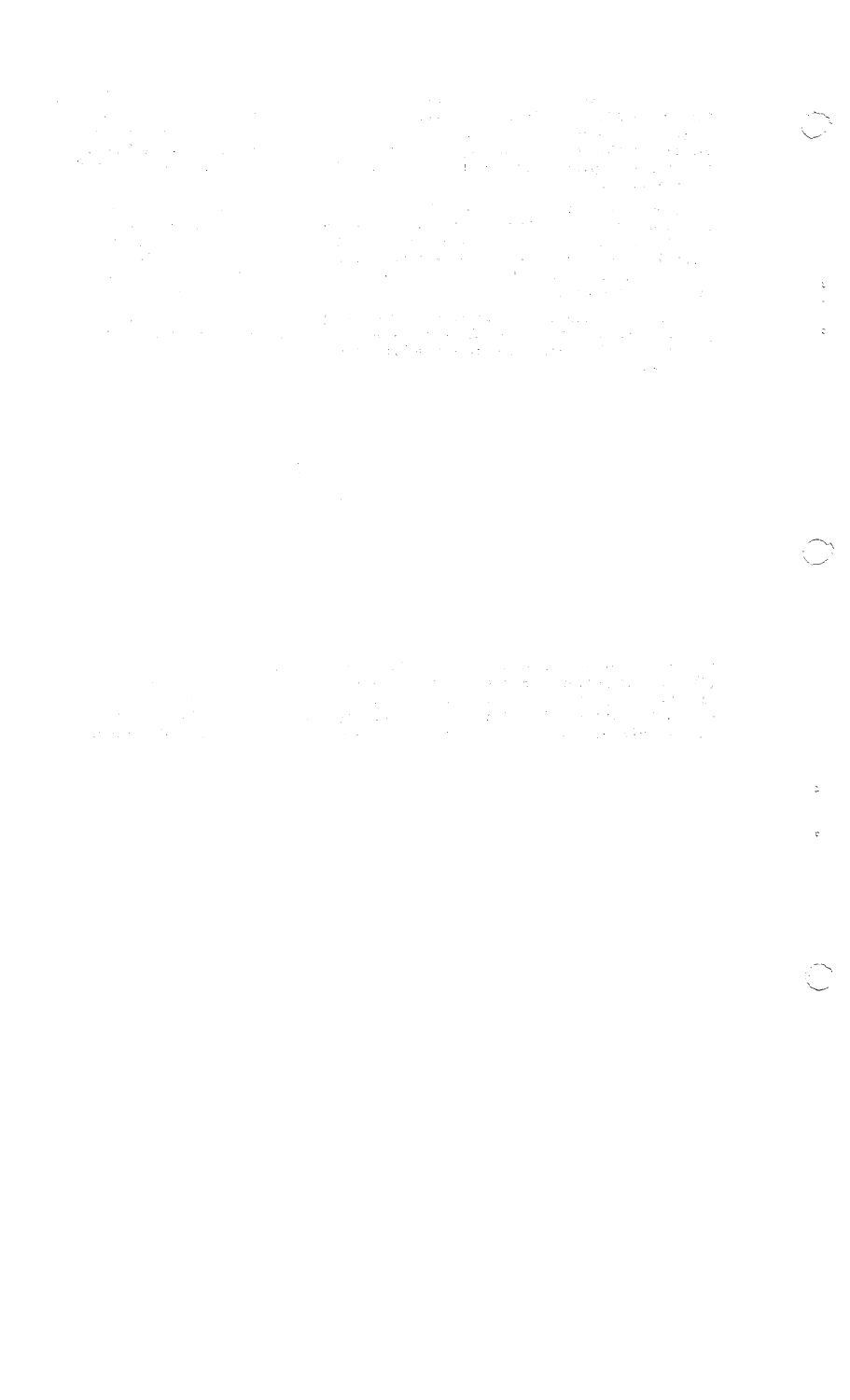#### Author Index - TAMU NMR Newsletter No. 161

| Boyd, W. A.            | 22               |
|------------------------|------------------|
| Bruegel, W.            | 24               |
| Caldeira, M. M.        | 16               |
| Edzes, H. T.           | $\mathbf{1}$     |
|                        | 30               |
| Finer, E. G.           | $\overline{4}$   |
| Fletton, R. A.         |                  |
| Gil, V. M. S.          | 16               |
| Gray, G. A.            | 15               |
| Green, G. F. H.        | $\overline{4}$   |
| Gurato, G.             | 27               |
| Hinckley, C. C.        | 22               |
| Litchman, W. M.        | 31               |
| Mankowski-Favelier, R. | $\cdot$ 8        |
| Mavel, G.              | $\boldsymbol{8}$ |
| Page, J. E.            | 4                |
| Pregosin, P. S.        | $6\phantom{1}6$  |
| Randall, E. W.         | 32               |
| Reiffers, S.           | 12               |
| Rigo, A.               | 27               |
| Romao de Sousa, J. J.  | 16               |
| Runsink, J.            | 12               |
| Smith, G. V.           | 22               |
| Sternhell, S.          | 10               |
| Venanzi, L. M.         | 6                |
| Wells, E. J.           | 17               |
| Wolkowski, Z. W.       | 8                |
|                        |                  |

,.